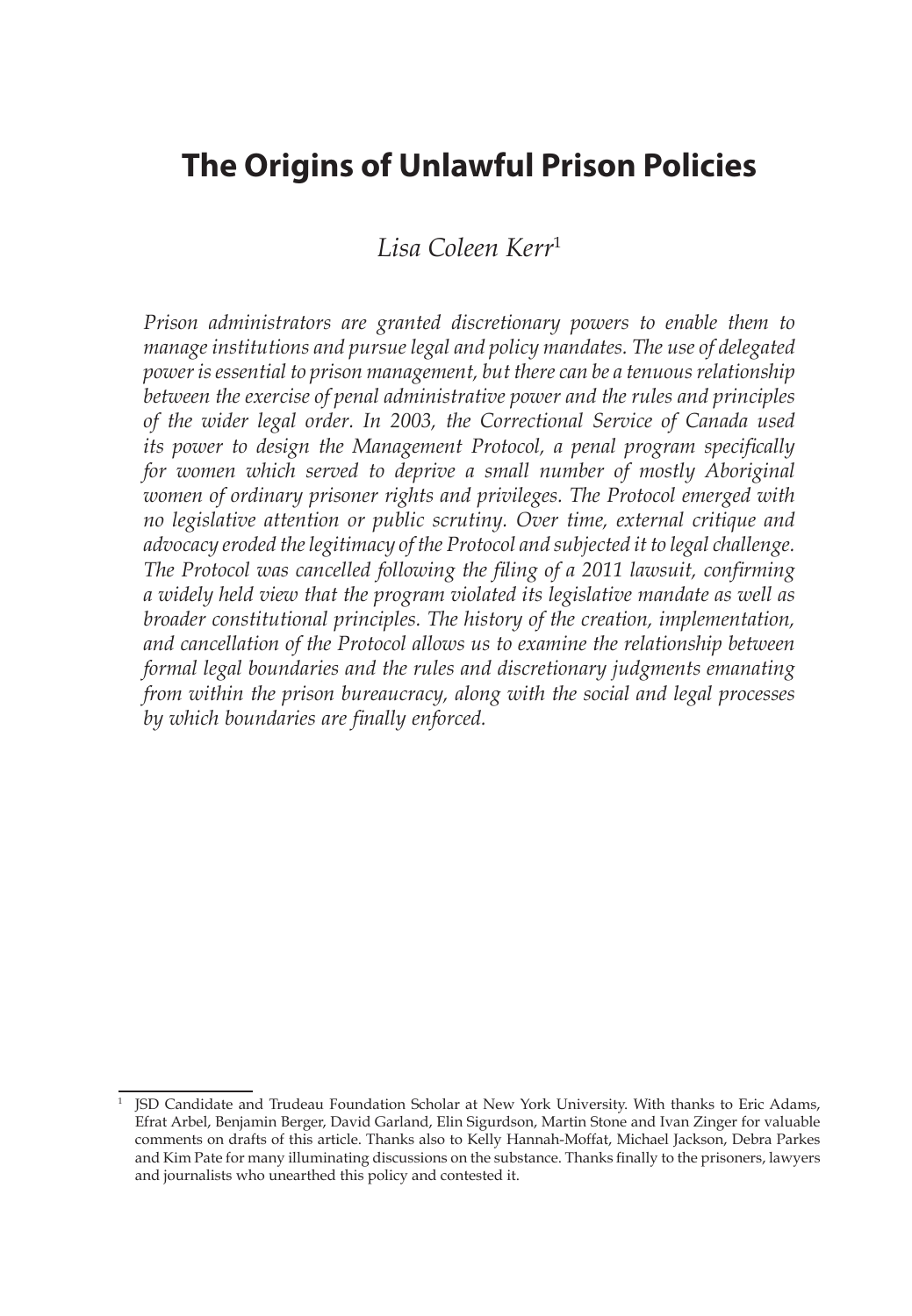*Les administrateurs pénitentiaires disposent de pouvoirs discrétionnaires qui leur permettent de gérer leurs établissements et d'accomplir leurs mandats légaux et politiques. Le recours au pouvoir délégué est essentiel à la gestion pénitentiaire, mais il peut y avoir un lien ténu entre l'exercice du pouvoir administratif pénal et les règles et principes de l'ordre juridique en général. En 2003, le Service correctionnel du Canada a utilisé son pouvoir pour concevoir un programme pénal spécifiquement pour les femmes, connu sous le nom de Protocole de gestion, qui servait à priver un petit nombre de femmes, surtout autochtones, de droits et de privilèges ordinaires des prisonniers. Le Protocole est apparu sans recevoir l'attention du législateur ni faire l'objet d'un examen public. Avec le temps, les critiques externes et les mobilisations ont érodé la légitimité du Protocole, ce qui a donné lieu à sa contestation judiciaire. Le Protocole a été à la suite d'une poursuite judiciaire en 2011, ce qui a confirmé l'opinion répandue selon laquelle le programme transgressait son mandat législatif et des principes constitutionnels plus généraux. L'histoire de la création, de la mise en œuvre et de l'annulation du Protocole nous permet d'examiner la relation entre les limites légales et les règles et jugements discrétionnaires émanant des administrations des prisons, ainsi que les processus sociaux et juridiques par lesquels ces limites sont finalement appliquées.*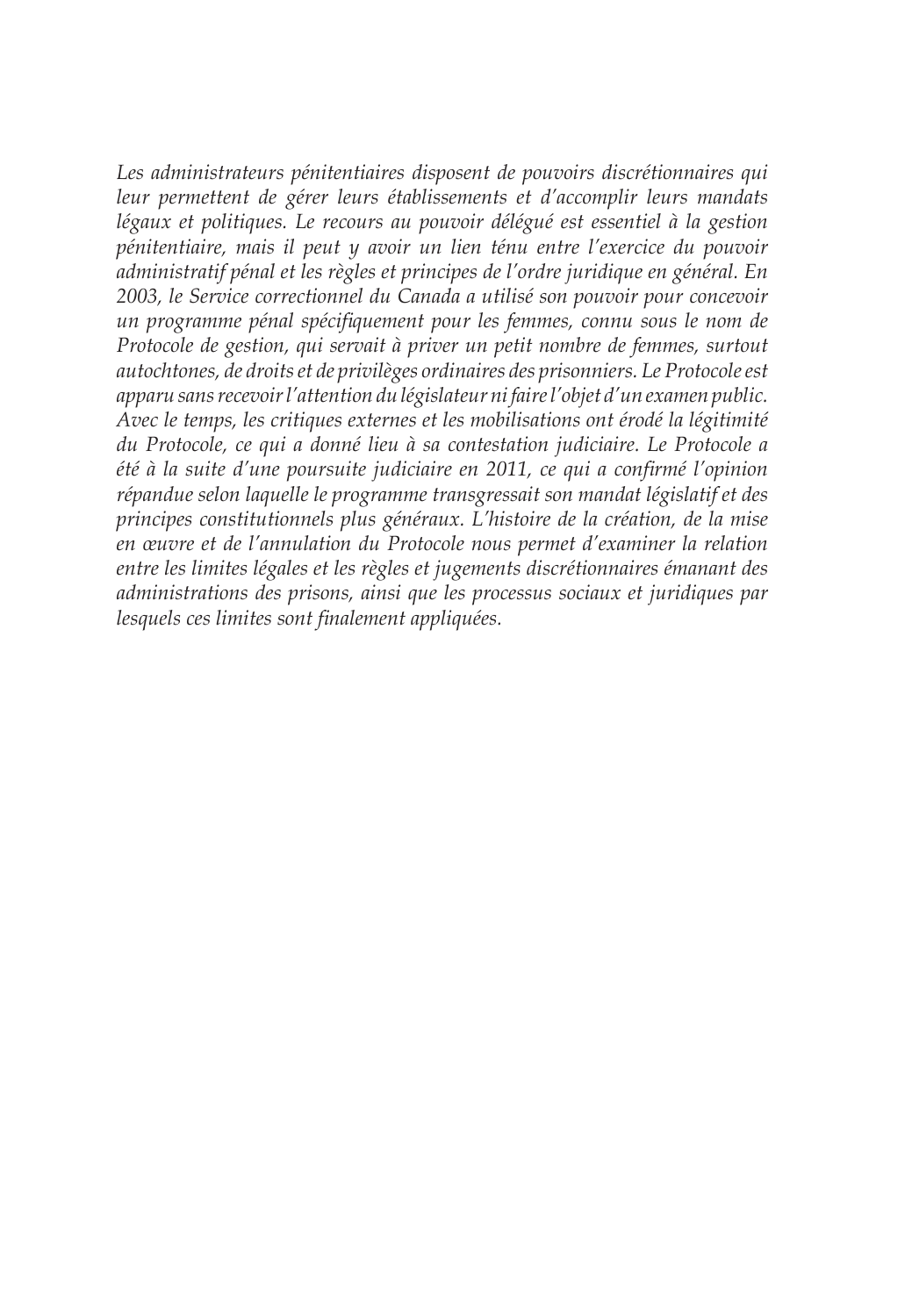## **I. Introduction**

elegated power is a significant tool for contemporary prison<br>management. The terms of prison administrators' governing legislation<br>allow them to make decisions and develop guidelines to meet the<br>daily challenges and changi management. The terms of prison administrators' governing legislation allow them to make decisions and develop guidelines to meet the daily challenges and changing needs of complex institutions. Delegated authority is a classic feature of the modern administrative state, wherein the traditional understanding holds that decisions and internal rules will be made so as to operationalize legal and policy mandates and ensure consistency by providing detailed guidance to staff. In the case of prisons, however, the risk of delegated authority is that important features of incarceration will be designed and delivered far from the public and even the political eye. Regimes that determine the character and quality of incarceration are often designed and implemented in a setting that can be characteristically unconstrained by the larger legal framework.

In 2003, the Correctional Service of Canada (CSC) designed a new program for the long-term solitary confinement of female prisoners. Legislation to govern the use of long-term solitary on both male and female prisoners was already in place.<sup>2</sup> This additional policy program, however, was only for women. Women held under the Management Protocol (the Protocol) were locked in their cells for up to 23 hours per day, denied ordinary prison programming and subjected to enhanced security and isolation for years at a time. In several respects, administration of the Protocol defied the principles and purposes of Canadian prison law as well as applicable human rights norms and sentencing rationales. The Protocol thus serves as an example of a policy that was developed within and by the prison service and whose terms departed from the governing law.

Given the significance of delegated power to the character and quality of state punishment and the difficulty of subjecting such powers to judicial review, this example in legal deviation and excess merits careful examination. The text of the Protocol stipulated that it was created pursuant to "existing authorities provided in the law", namely the *Corrections and Conditional Release Act* (*CCRA*).3 The *CCRA* was enacted in 1992 for the very purpose of ensuring that formal legislation, rather than discretionary policies, governs the powers exercised within Canadian prisons.<sup>4</sup> Yet while the Protocol may have alluded to its formal

<sup>2</sup> *Corrections and Conditional Release Act*, RSC 1992, c 20 [*CCRA*].

<sup>3</sup> Office of the Deputy Minister for Woman, *Secure Unit Operational Plan* (Ottawa: Correctional Service of Canada, September 2003) at Part 8, "Management Protocol" [*Secure Unit Plan*].

<sup>4</sup> Michael Jackson, *Justice Behind the Walls: Human Rights in Canadian Prisons* (British Columbia: Douglas & McIntyre, 2002). Jackson describes how, in the pre-1992 regime, the provisions in the *Penitentiary Act* and the *Penitentiary Service Regulations* "represented only a small part of the labyrinth of rules governing the lives of prisoners." The rest of the rules were set out in policy. The policies were created by the prison service, and the problem was that, while the policies governed everyday operations and decisions, they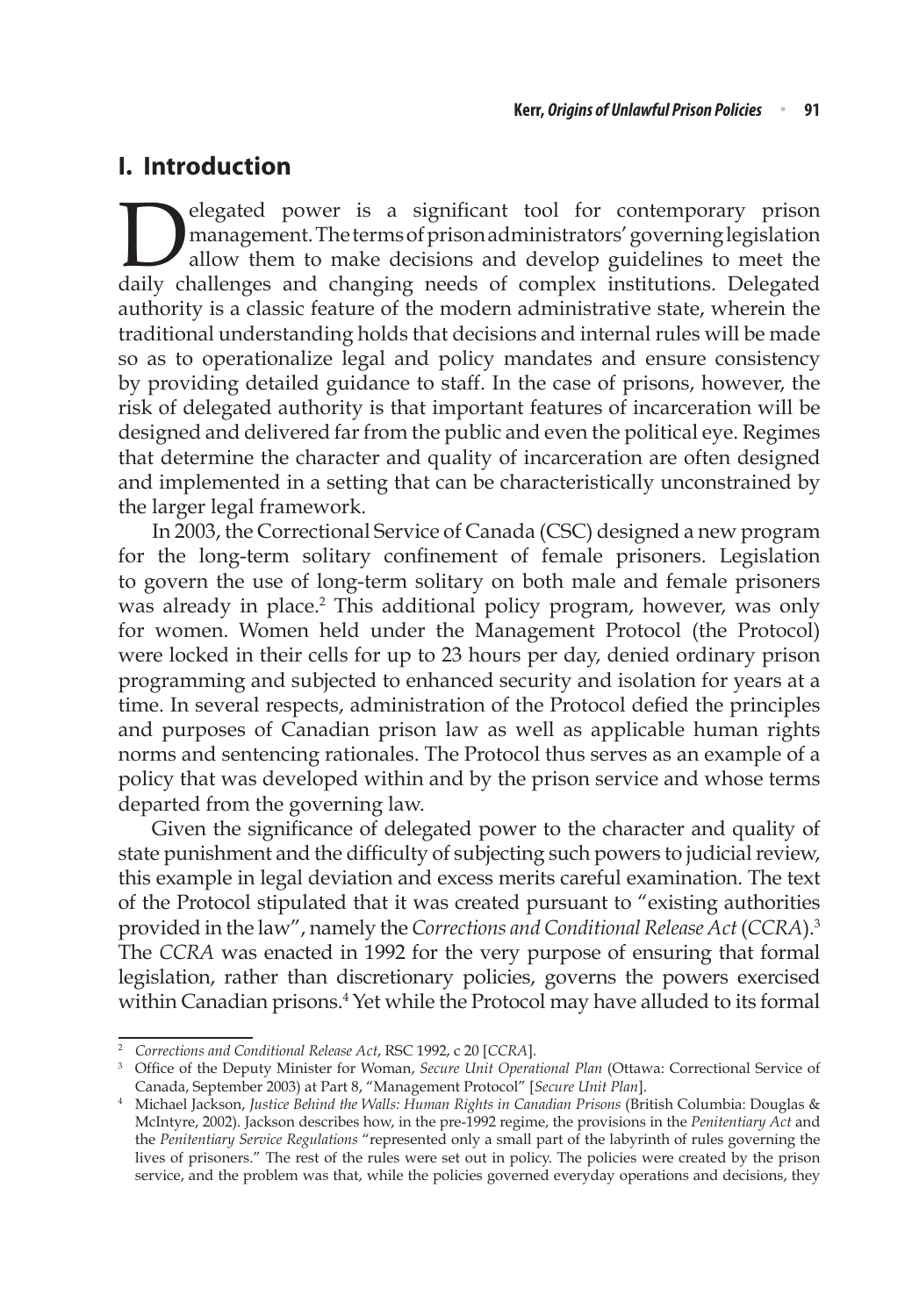legislative framework, the terms and character of the Protocol amounted to a substantial revision of the solitary confinement regime as it applied in women's prisons. The arrival of the Management Protocol thus marks a return to administrative power as a mode of prison governance in Canada, although now in the context of legislation that already occupies the field. This departure from the rule of law was made possible by inadequacies in the legislation itself, which enabled the administration of this deviant program for several years.

The history of the creation and implementation of the Protocol invites examination of the relationship between formal legislative or constitutional boundaries and the rules and discretionary judgments developed and exercised within the prison bureaucracy. At first glance, the Protocol formally complied with its legislative framework and could be seen as an ordinary exercise of the discretion delegated to prison managers to pursue their various mandates. On closer examination it is clear that the Protocol added significant procedural layers to the administration of prisoner segregation. These procedural layers were very difficult for inmates to navigate and thus prevented them from being released from punitive conditions of segregation. The Protocol articulated new and exacting behavioural standards used to assess the conduct of segregated women and adjudicate their entitlement to basic liberties. These standards explicitly contradicted standards set out in the governing legislation which stipulated that segregated housing should only be used as a last resort. Deficiencies in the governing legislation, including a lack of time limits on solitary confinement and no external oversight, made it possible for policies on the ground to defy the legislative and constitutional boundaries that were already in place.

The prison service created and implemented the Protocol with little public knowledge and without the democratic process or political attention that might be expected for a coercive governmental regime. One implication of this history is that explanation and justification for the quietly developed policy cannot rest on a theory of political expediency nor popular demand for tough-on-crime policies. Rather than affirming an emerging thesis that a punitive public has captured Canadian crime policy, the survival of the Management Protocol actually depended on a dearth of publicity.<sup>5</sup> As soon as the Protocol was brought to light and subjected to external critique the

could not be contested or enforced by prisoners because they lacked the status of "law." For example, while it was a disciplinary offence for a prisoner to contravene a directive set out in policy, there was no legal duty for prison staff to adhere to the directives, see 48–9.

<sup>&</sup>lt;sup>5</sup> For discussion of shifts in the politics of criminal law and penal policy in recent years in Canada see Anthony Doob and Cheryl Webster, "Maintaining our Balance: Trends in Imprisonment Policies in Canada" in Karim Ismaili, Jane Sprott, and Kim Varma eds, *Canadian Criminal Justice Policy: Contemporary Perspectives* (Toronto: Oxford University Press, 2012) 79 at 79–104; Kent Roach, "The *Charter* versus the Government's Crime Agenda" (2012) 58 Sup Ct L Rev (2d) 211; Edward Greenspan and Anthony Doob, "The Harper Doctrine: Once a Criminal, Always a Criminal" *The Walrus* (September 2012), online: <thewalrus.ca/the-harper-doctrine/>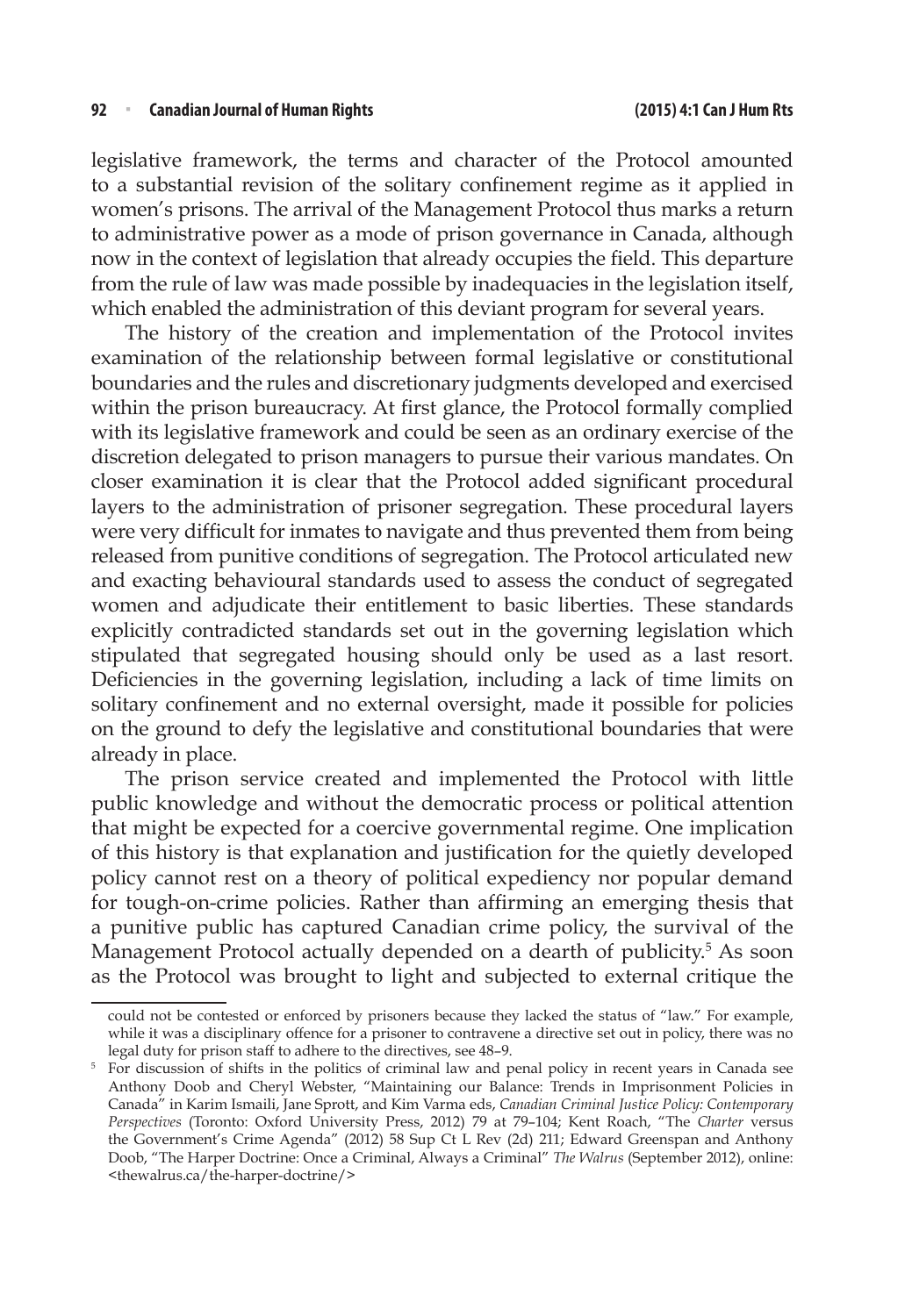CSC began to see that it could not survive scrutiny and moved towards its cancellation. When a lawsuit was filed challenging its constitutionality, the CSC formally terminated the Protocol rather than defend its merits in court proceedings.

As scholars attempt to describe and explain trends in state punishment, the Protocol case study reveals the need for attention to the distinct dynamics of the penal policymaking power exercised in a hidden administrative realm, without public knowledge or input. In an important American article on this subject, Giovanna Shay emphasizes the significance of correctional regulations to critical topics concerning prison quality, such as medical and mental health care, visitation, telephone usage and programming.<sup>6</sup> Notwithstanding the significance of correctional policies to the quality of life and the exercise of authority within prisons, both judges and legal scholars pay little attention to these issues. Shay writes:

Despite its importance, the area of corrections regulation is a kind of "no-man's land." In many jurisdictions, and in many subject areas, prison and jail regulations are formulated outside of public view. Because of the deference afforded prison and jail officials under prevailing constitutional standards, such regulations are not given extensive judicial attention. Nor do they receive much focus in the scholarly literature.<sup>7</sup>

Administrative law scholarship has also pointed more generally to the murky domain of administrative discretion and the difficulty of subjecting such discretion to systematic legal scrutiny.<sup>8</sup> Despite the importance of policy guidelines, rules, codes, training materials and technical manuals in discretionary fields of government decision-making, Lorne Sossin highlights how part of the problem is that these soft law instruments are policy, not law, and consequently are "developed, modified and applied according to no uniform standards or criteria."<sup>9</sup> Notwithstanding these potentially undisciplined origins, these soft law instruments can evade judicial attention.<sup>10</sup> In the Canadian federal prison system, written policy instruments apply to most of the significant decisions that correctional officers make. For that reason, the quality of operational policies and their adherence to the demands of the wider legal order are substantial determinants for prison quality and legality.

This article focuses on how the Management Protocol policy was designed in 2002–2003 and on the consultations and debates that occurred at that time.

<sup>6</sup> Giovanna Shay, "Ad Law Incarcerated" (2009) 14:2 Berkeley J Crim L 329. 7 *Ibid* at 332.

<sup>8</sup> See e.g. Sujit Choudhry and Kent Roach, "Racial and Ethnic Profiling: Statutory Discretion, Democratic Accountability and Constitutional Remedies" (2003) 41:1 Osgoode Hall LJ 1; Lorne Sossin, "Discretion Unbound: Reconciling the *Charter* and Soft Law" (2002) 45:4 Can Pub Adm 465.

<sup>9</sup> Sossin, *supra* note 8 at 467.

<sup>10</sup> For discussion, see Sossin, *supra* note 8 at 474–479.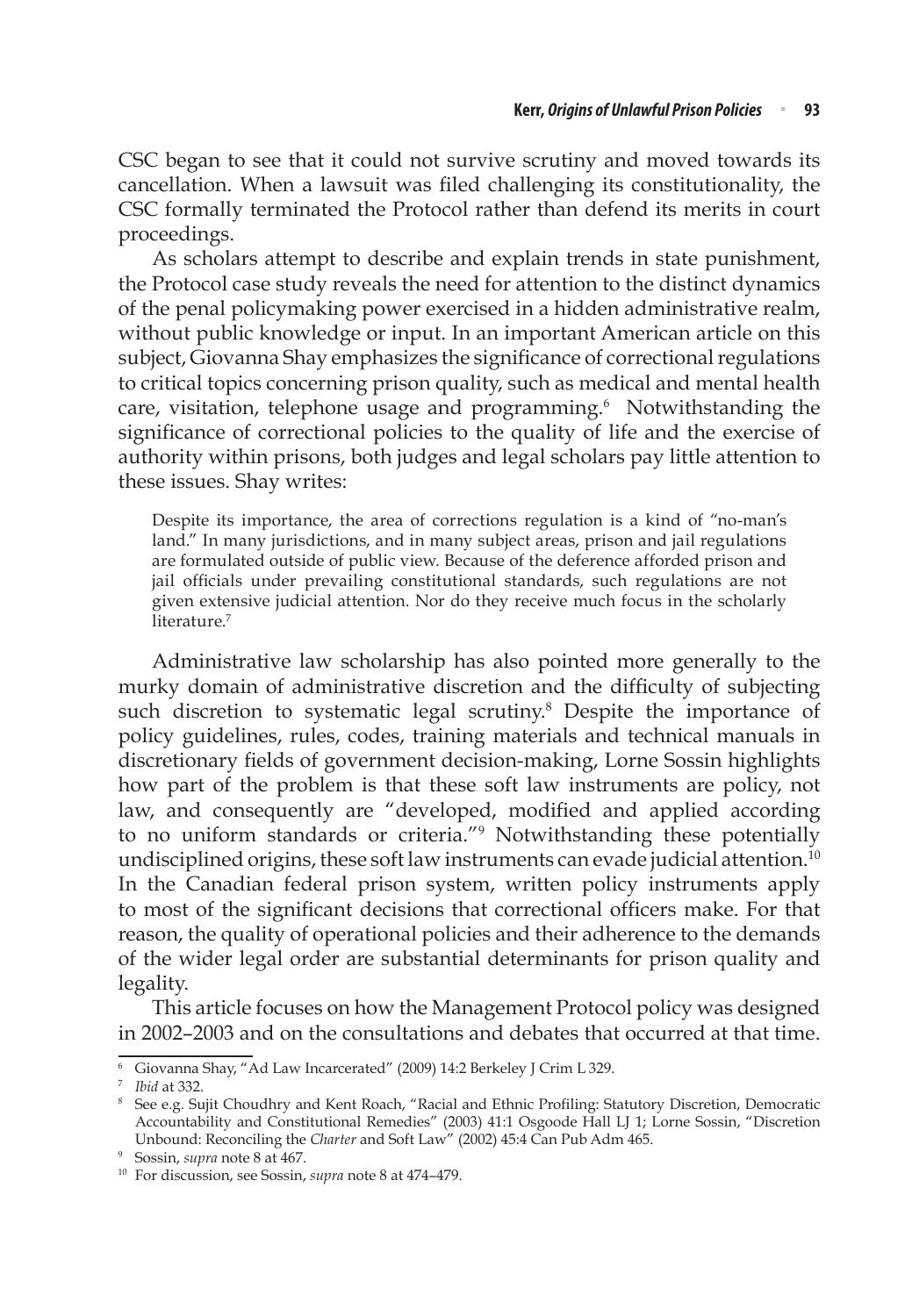A focus on the moment of creation reveals how the aims of high-level prison administrators get translated into rules and practices and the limited extent to which formal law constrains the creation of such regimes. Also significant is the process that led to the cancellation of the Protocol within a decade of its implementation. At the outset, the Management Protocol received scant public or political attention. Over time, external criticism began to mount from both the media and prison watchdogs. Years of critique by the Office of the Correctional Investigator and key legal advocates informed and mobilized external attention, generated knowledge and expertise, and catalyzed the filing of a legal claim under the *Charter of Rights and Freedoms*. 11 The trajectory of the Protocol thus reveals how adversarial rights litigation and mechanisms for external expert critique of the prison service can accumulate so as to eventually give effect to clear terms in the formal law. While the broader legal framework made little difference to the development of the program, it did motivate public scrutiny, a prisoner lawsuit and, finally, cancellation of the program.

The article also explores a comparison with the history of the California supermax prison system. Supermax scholar Keramet Reiter has unveiled the lack of democratic process at the outset of this controversial experiment in California prison history.<sup>12</sup> The decision to first build a supermax prison capable of imposing comprehensive and long-term isolation on prisoners came from within corrections rather than from the state legislature. Reiter shows how the most severe facility in the California prison system emerged from a process that occurred far from the public gaze, shielded from serious political debate and absent from legislative attention. Only once Pelican Bay State Prison was built and made known to the larger community did litigation and limited judicial intervention generate minimal constitutional controls.

The California comparison suggests that the story of the Management Protocol may not be unusual. The structure of the contemporary prison is that key powers are lodged with correctional administrators who operate in a context that tends to resist external access and oversight. In this setting, the larger legal framework is not likely to be seen as a comprehensive normative system to which the policy-making function must strictly adhere. At best, formal constraints and adjacent constitutional principles are likely to be viewed, in the language of Kelly Hannah-Moffat, as "managerial risks" to be navigated.13 The Management Protocol is emblematic of a strategic approach

<sup>11</sup> *Canadian Charter of Rights and Freedoms*, Part 1 of the *Constitution Act, 1982*, being Schedule B to the *Canada Act 1982* (UK), 1982, c 11.

<sup>12</sup> Keramet Reiter, *The Most Restrictive Alternative: The Origins, Functions, Control and Ethical Implications of the Supermax Prison, 1976–2010* (PhD Dissertation, University of California, Berkeley, 2012). 13 Kelly Hannah-Moffat, *Moving targets: Risk and Accountable penal justice: organizational risk management,* 

*human rights and prison inquiries* (2013) [unpublished]; see also Kelly Hannah-Moffat and Amy Klassen, *The Exceptional State of Solitary Confinement* (2013) [unpublished].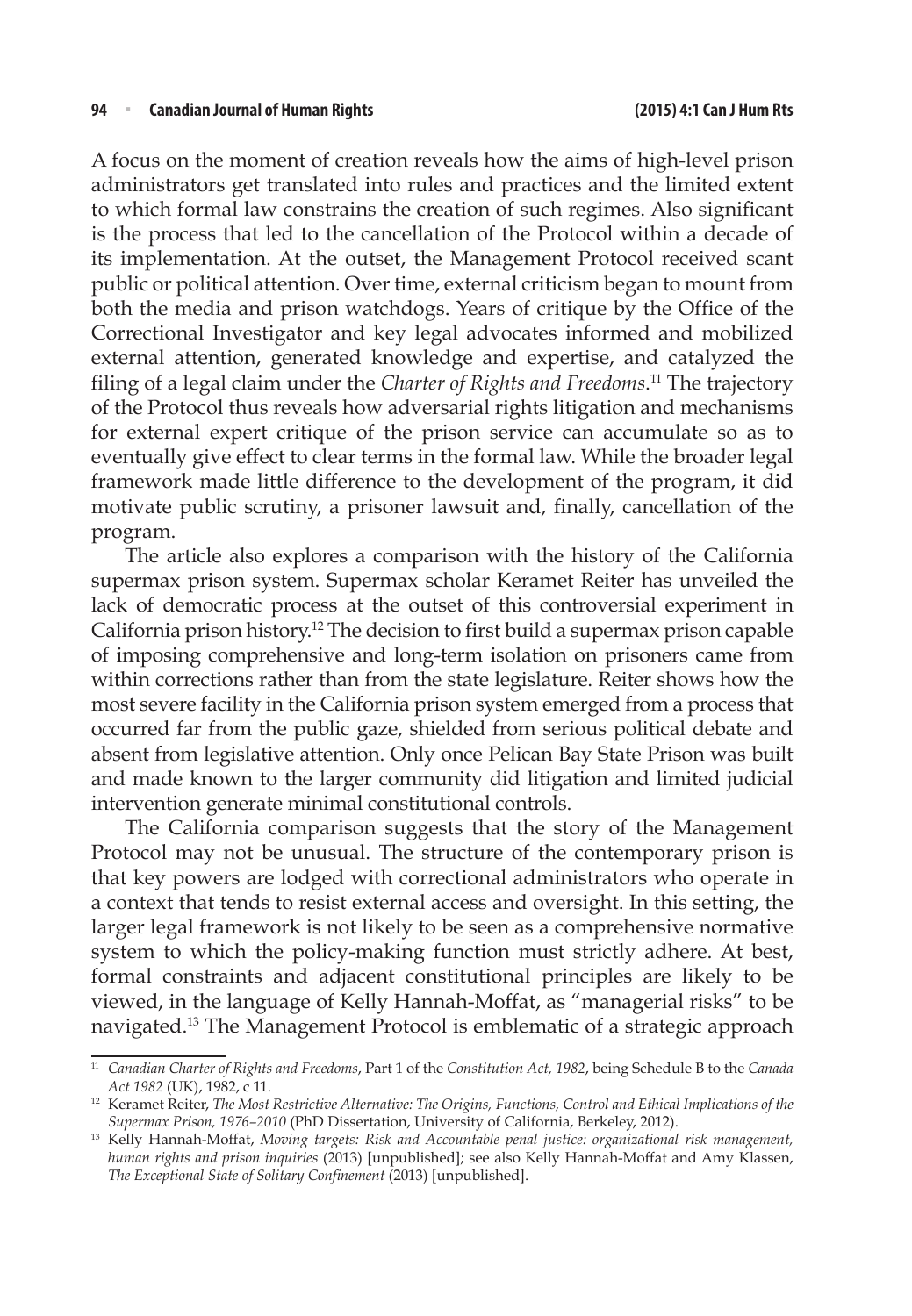to law where rights are not the "trumps" of ideal legal theory, but are pliable interests that can be overridden or circumvented by managerial preferences.<sup>14</sup> The need for rigorous judicial review and external oversight is plain in this light, along with the need for legislation that effectively constrains coercive possibilities.

The article will first discuss the legal framework that governs administrative segregation in Canada. Then, drawing upon CSC documents from the time of drafting the Management Protocol, the article describes the design process of the 2003 policy to show how CSC officials reacted to early stakeholder objections about the legality of the program. Notably, the final critique and cancellation of the Protocol mirrored many of the same concerns and objections voiced at the outset. Perhaps under the influence of the Union of Correctional Officers, the CSC was unable or unwilling to make a proper *a priori* assessment of the excesses of the program. The article then explores the California comparison, namely Reiter's work showing how Pelican Bay State Prison received little attention from California legislators and how it was designed and opened with little analysis of the legality of unprecedented levels of prisoner control, surveillance and isolation. External critique and adversarial litigation were essential to inducing more careful attention to the legal shortcomings and punitive severity of both Pelican Bay and the Management Protocol.

# **II.The Management Protocol: Background and Emergence**

### **A. The Legal Framework**

Canadian federal prisons are governed by a single piece of legislation: the *Corrections and Conditional Release Act*. Parliament passed the *CCRA* in 1992 to replace the *Penitentiary Act* and the *Parole Act*, and to implement penal laws that reflect the requirements of the *Charter*. 15 The *CCRA* scheme added important protections for prisoners, including a grievance system and independent adjudication of prison discipline. Under this new system disciplinary modes of segregation can only be imposed for a breach of specific prison rules, and sanctions are limited to a 30-day period of segregation following adjudication before an independent decision-maker.16 The drafters of the *CCRA* refused to impose parallel protections – concrete time limits and independent external

<sup>14</sup> Ronald Dworkin, *Taking Rights Seriously* (Cambridge: Harvard University Press, 1977) at 184–205.

<sup>15</sup> *Penitentiary Act*, RSC 1985, c P-5, as repealed by *CCRA*, *supra* note 2; *Parole Act*, RSC 1985, c P-2, as repealed by *CCRA*, *supra* note 2.

<sup>16</sup> *Corrections and Conditional Release Regulations*, SOR/92-620 s 44(1)(f) [*Regulations*].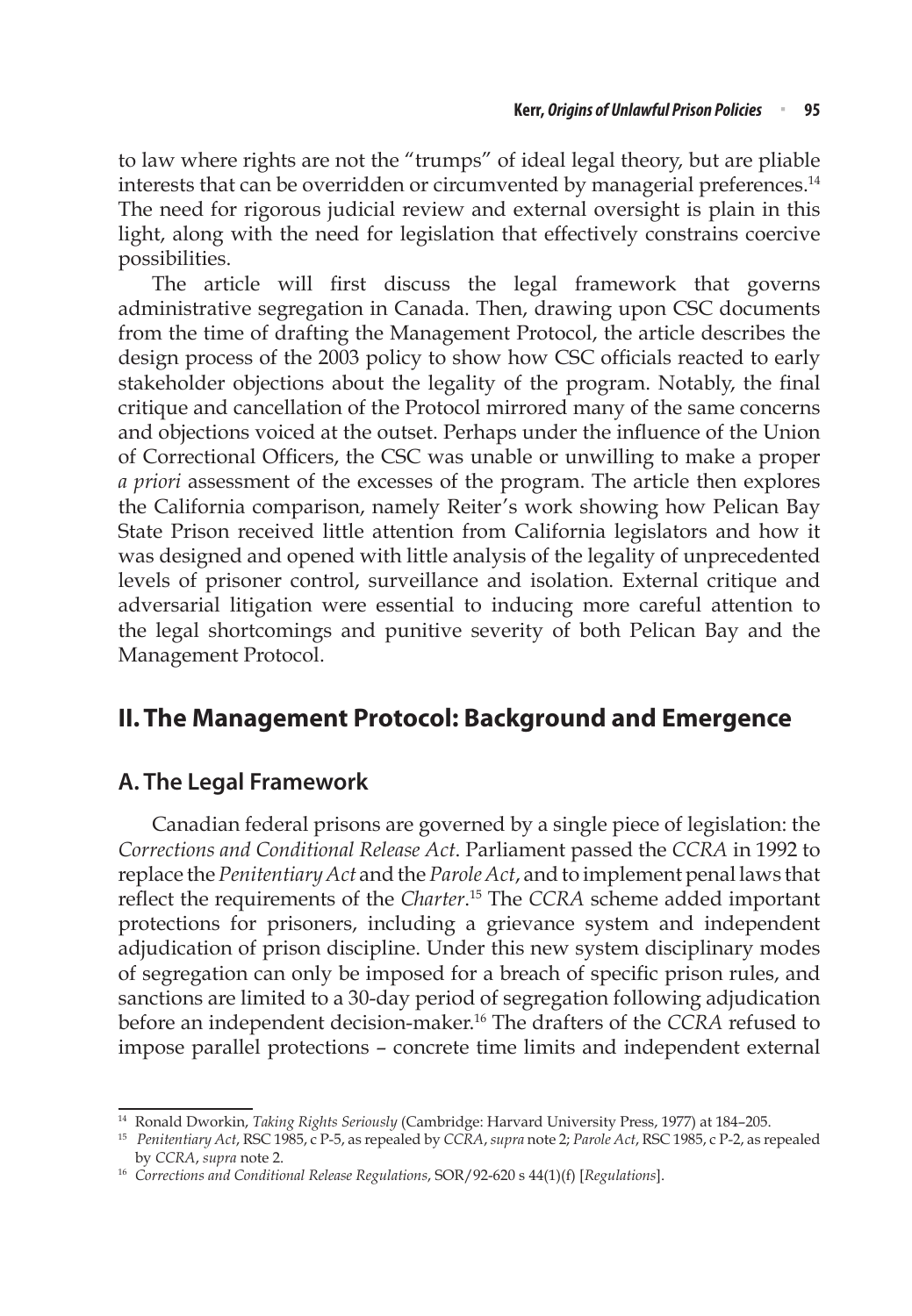oversight - for the use of administrative segregation.<sup>17</sup> The anomalous scheme means that while administrative segregation is a more severe and indefinite mode of confinement than disciplinary segregation, it is also a practice that is subject to fewer procedural constraints.

The 1992 legislative package does implement internal administrative segregation review boards, which were not in place in the pre-1992 regime. However, the *CCRA* does not set time limits for the administrative segregation context, nor does it require independent adjudication. Administrative segregation can be imposed for very general reasons, rather than for a breach of a specific prison rule known in advance by prisoners through the prison disciplinary code. For these reasons, the administrative segregation provisions have generated significant critique and nonpartisan calls for reform.<sup>18</sup>

The *CCRA* does contain substantive restrictions on administrative segregation, but the standards are minimal and difficult to enforce. The *CCRA* sets out that the purpose of administrative segregation is the "safety and security" of the institution.<sup>19</sup> Segregated prisoners can be locked in a cell for up to 23 hours per day with no access to ordinary prison programming.<sup>20</sup> The authority to impose administrative segregation is lodged with the Warden or "institutional head," who may order it only if "there is no reasonable alternative to administrative segregation." The Warden must believe on "reasonable grounds" that either: (1) the inmate is a jeopardy to the security of the penitentiary

<sup>17</sup> For the legislative history of the *CCRA* and the compromises made with respect to administrative segregation, see Michael Jackson, "The Litmus Test of Legitimacy: Independent Adjudication and Administrative Segregation" (2006) 48:2 Can J Crim & Crim Jus 157.

<sup>&</sup>lt;sup>18</sup> *Ibid*. As Jackson chronicles, there have been several independent commissions, government reports, or expert investigations into the law and practice of administrative segregation under the *CCRA*. They all call for some mode of reform. See e.g. The Hon. Louise Arbour, *Report of the Commission of Inquiry into Certain Events at the Prison for Women in Kingston* (Canada: Public Works and Government Services, 1996) [*Arbour Report*]; CSC Task Force on Administrative Segregation, *Commitment to Legal Compliance, Fair Decisions and Effective Results* (Ottawa: CSC, 1996 – 1997); CSC Working Group on Human Rights, *Human Rights and Corrections: A Strategic Model* (Ottawa: CSC Working Group on Human Rights, 1997); House of Commons, Standing Committee on Justice and Human Rights, *A Work in Progress: the Corrections and Conditional Release Act* (2000); and the Canadian Human Rights Commission, *Protecting Their Rights: A Systemic Review of Human Rights in Correctional Services for Federally Sentenced Women* (Ottawa: Canadian Human Rights Commission, 2004). Also see the recommendations of the Chief Coroner of Ontario (2013), *Inquest: Touching the Death of Ashley Smith: Jury Verdict and Recommendations*. The federal government and the CSC have consistently refused to implement nonpartisan recommended limits on segregation, including most recently in "Response to the Coroner's Inquest Touching the Death of Ashley Smith" (Ottawa, December

<sup>2014,</sup> Correctional Service of Canada).<br><sup>19</sup> CCRA, *supra* note 2, s 31(1).

<sup>&</sup>lt;sup>20</sup> Prison officials often deny that Canada makes use of "solitary confinement." They argue that "administrative segregation" does not entail comprehensive sensory deprivation and lacks other harsh features of "solitary." Regardless of terminology, the key issues are the separation of prisoners from peer contact, the extensive curtailment of physical liberty and denial of access to regular programming, along with stigmatization and limits on access to meaningful healthcare. These are all standard components of the Canadian practice. Most significantly, administrative segregation under the CCRA currently allows cellular lockdown of up to 23 hours per day, indefinitely. As such, administrative segregation entails some degree of sensory, social and occupational deprivation, and is a profound limit on the ordinary liberties of the prison context.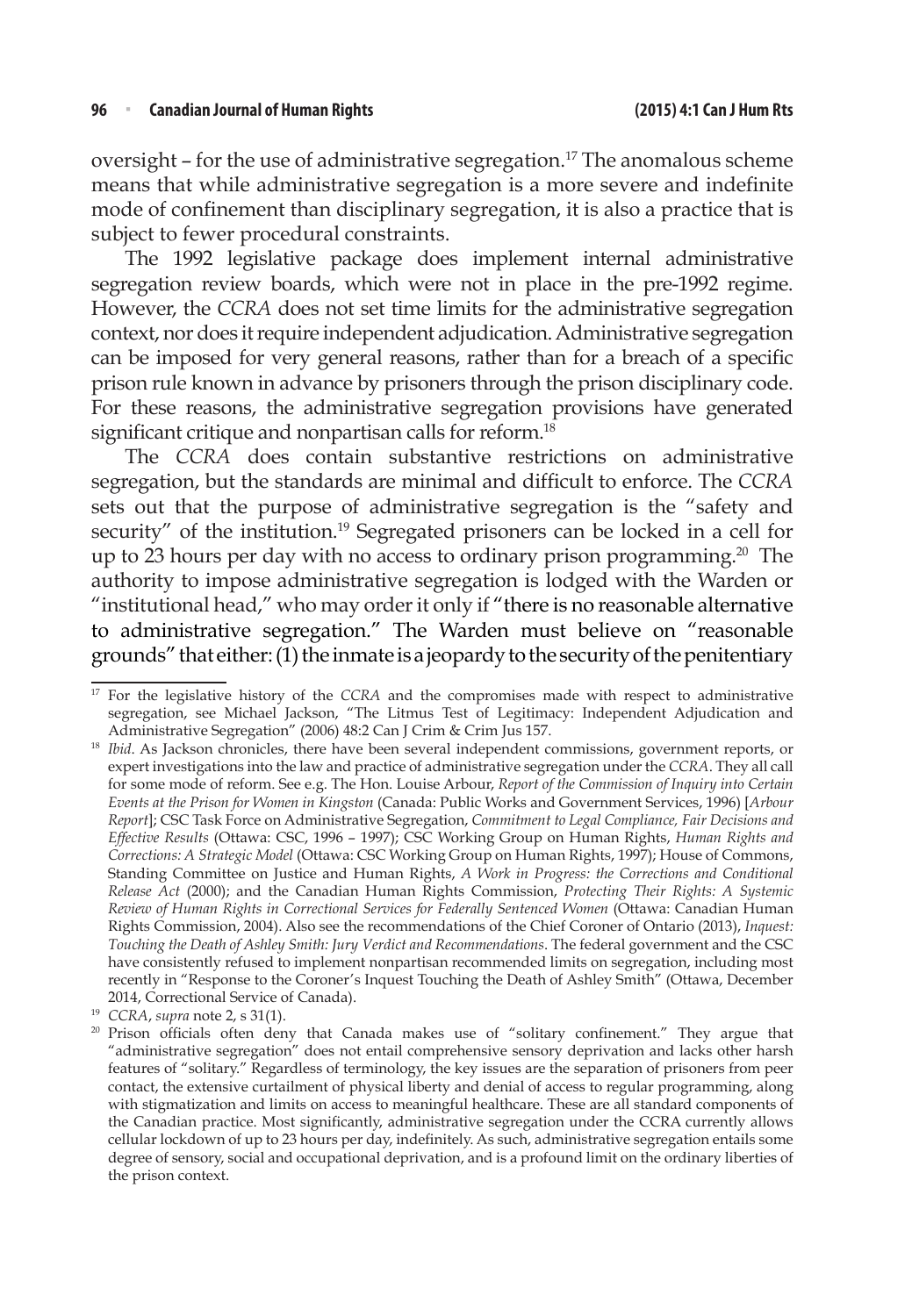or the safety of any person; (2) that allowing the inmate to associate with other inmates could interfere with an investigation; or (3) that the inmate's own safety is in jeopardy.<sup>21</sup> Section 4 of the Act is also relevant: before amendments in 2012, that section made clear that the CSC was to use the "least restrictive measures" on prisoners at all times. That amended language still requires prison measures to be "necessary and proportionate".<sup>22</sup>

The *Correctional and Conditional Release Regulations* (*Regulations*) establish additional procedural protections that apply to involuntary placements into administrative segregation.<sup>23</sup> The prisoner must be given notice and a chance to respond to the decision to segregate and is also entitled to regular, periodic reviews by both the institutional head and a segregation review board composed of prison staff. There is also a provision for a regional level review after 60 days. The *Regulations* make clear that the purpose of the reviews is to check whether segregation is still justified. The *Regulations* echo the standard from section 31 of the *CCRA*, that segregation is to be imposed only where there is no reasonable alternative.

In addition to the procedural requirements of the *CCRA* and the overarching standard of "least restrictive measures" or "necessary and proportionate", the legal rule that Aboriginal people are entitled to particular consideration in the criminal justice system is also relevant to the use of solitary confinement. The Supreme Court of Canada has, on several occasions, recognized the systemic discrimination experienced by Aboriginal people in Canadian society.<sup>24</sup> The Court has found that widespread racism against Aboriginal people translates into the criminal justice system, which is "more inclined to refuse bail" and more likely to "impose more and longer prison terms for aboriginal offenders."<sup>25</sup> In *R v Gladue* and subsequent cases the court concluded that high rates of Aboriginal incarceration should be ameliorated through sentencing policies that require trial judges to consider options other than incarceration.

The CSC concedes that the *Gladue* principles apply not just to sentencing, but also to the administration of sentences in prison. In an annual report, the Office of the Correctional Investigator commends the prison service for drafting policy that reflects expansive interpretation of *Gladue* factors to be considered in dealing with Aboriginal prisoners, including effects of the residential school system, impacts of community fragmentation, dislocation, and dispossession, family histories of suicide, alcohol abuse and

<sup>21</sup> *CCRA*, *supra* note 2, s 31(3).

<sup>22</sup> *Safe Streets and Communities Act*, SC 2012, c 1, s 54, amending *CCRA*, *supra* note 2 at s 4. 23 *Regulations*, *supra* note 16, ss 19 – 23.

<sup>24</sup> *R v Gladue*, [1999] 1 SCR 688, 171 DLR (4th) 385 [*Gladue* cited to SCR]. See also *R v Ipeelee*, 2012 SCC 13 at para 87, [2012] 1 SCR 433, where the court made clear that "application of the *Gladue* principles is required in every case involving an Aboriginal offender, including breach of an LTSO [long term supervision order], and a failure to do so constitutes an error justifying appellate intervention."

<sup>25</sup> *Gladue*, *supra* note 24 at para 65.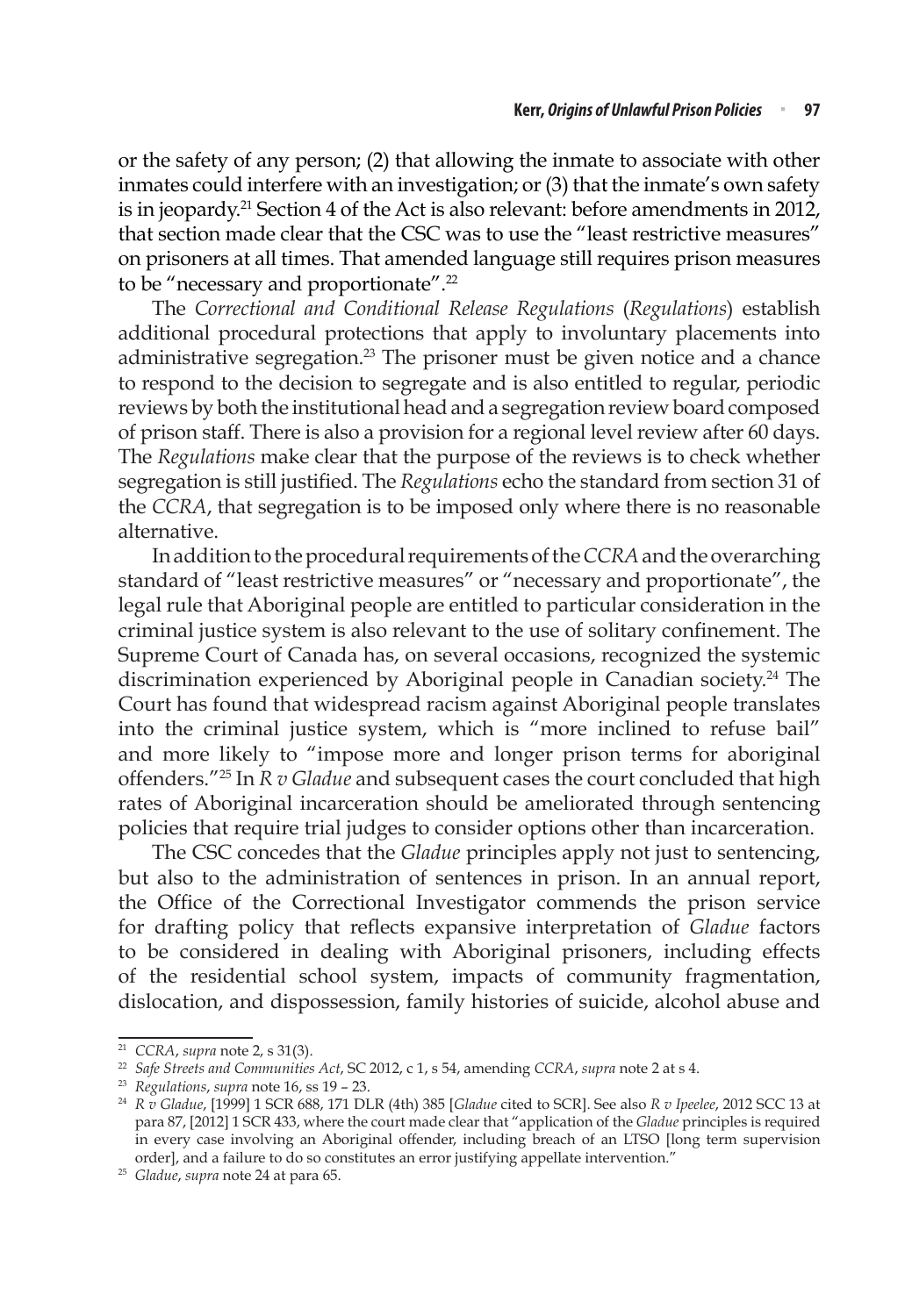victimization and loss of cultural/spiritual identity.26 However, in a recent report, the Correctional Investigator also observes that, notwithstanding this commitment at the policy level within CSC, disparity between Aboriginal and non-Aboriginal prisoners persists in "nearly every indicator of correctional performance."27 Aboriginal prisoners still face disparities when it comes to security classification, segregation placements, involuntary transfers, access to programming, penitentiary placements, and access to community and conditional release planning.<sup>28</sup>

These systemic concerns about the impact of incarceration on Aboriginal people were on clear display in the administration of the Management Protocol. Five of the seven women placed on the Protocol were Aboriginal. As a matter of law, these women were entitled to a prison sentence that would attempt to ameliorate the effects of historic and present-day discrimination. Although the CSC agrees with that entitlement in theory, it nonetheless drafted an administrative segregation policy for women that contained no *Gladue*  analysis. Moreover, the Protocol stipulated that only women classified as maximum security could be eligible, and made no distinction between women who were exhibiting psychological as opposed to behavioural problems. Given that Aboriginal women are disproportionality classified as maximum security, and often struggle with mental health problems in the prison context, it was no surprise that Aboriginal women were disproportionally subjected to the scheme.

### **B. The Policy Terms**

The *CCRA* and associated *Regulations* are the principal legislation governing the operations of the Correctional Service of Canada. As noted at the outset, the context for enactment of the *CCRA* was a move toward formal law rather than discretionary policies as the mode of governance in Canadian prisons.29 Even with the *CCRA*, however, there is also a detailed set of policies in place that are necessary for directing the daily management of the Service and the carrying out of the Act. Pursuant to the *CCRA*, the Commissioner of the Correctional Service is authorized to establish Commissioner's Directives (CDs), which lack the status of law but, according to the CSC, have a higher status than other policy and rules. At the very least the CDs constitute a set of standards of fairness to which the Service must adhere. Additional policy documents are issued in the form of Standing Orders, Post Orders and

<sup>&</sup>lt;sup>26</sup> The Correctional Investigator of Canada, *Annual Report of the Office of the Correctional Investigator 2010 -2011* (Ottawa: Office of the Correctional Investigator, 2011) at section 5 "Aboriginal Issues."

<sup>27</sup> Office of the Correctional Investigator, *Spirit Matters: Aboriginal People and the Corrections and Conditional Release Act* (Ottawa: Office of the Correctional Investigator, 2012) at para xiii.

<sup>28</sup> *Ibid*.

<sup>29</sup> Jackson, *supra* note 4.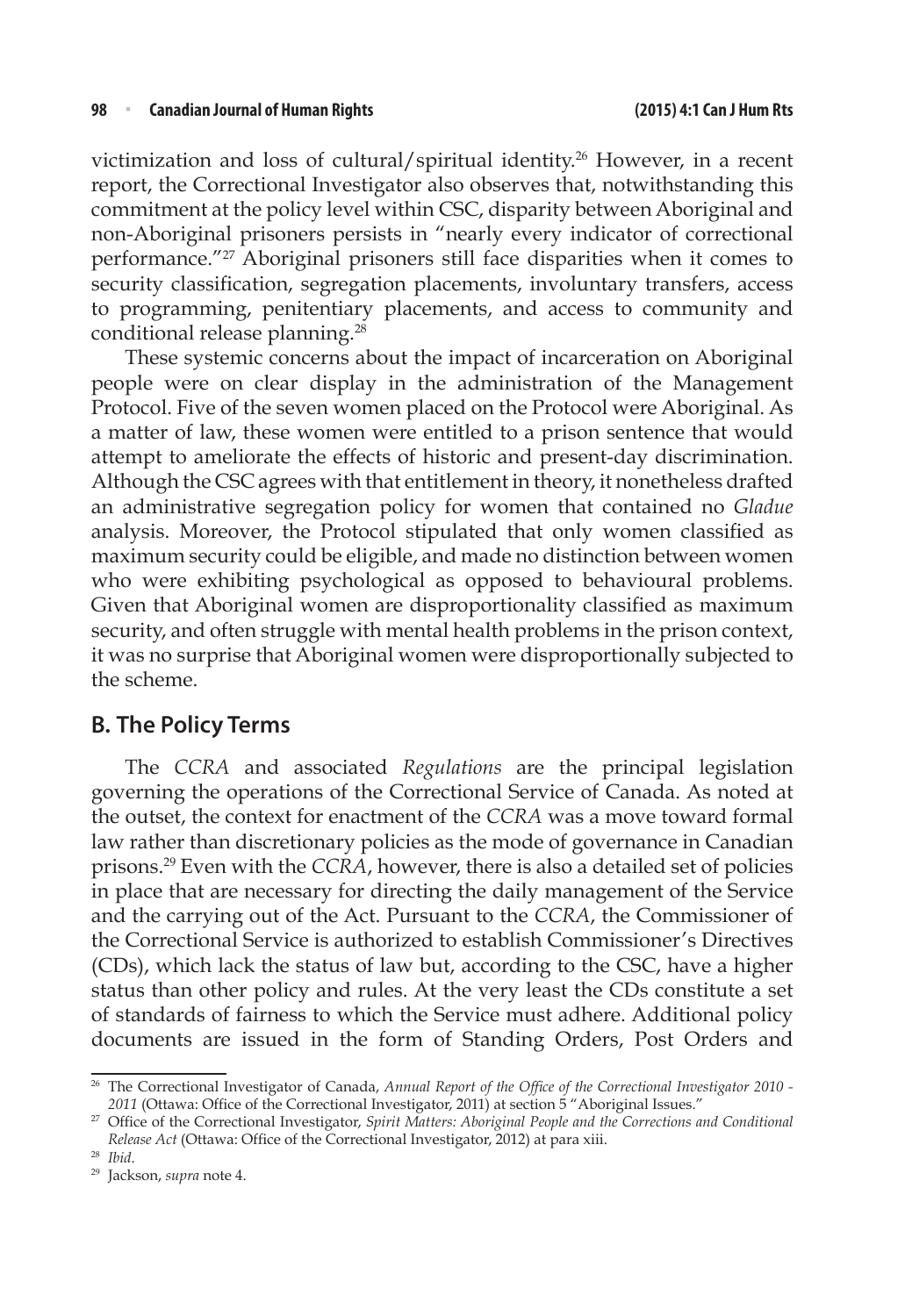Regional Instructions. Finally, there are memoranda and more specific policy manuals, which further elaborate on the CSC's written policy. It was in this final, lower-level policy format that, in 2003, directions for the administration of the Management Protocol first appeared.

Both the form and content of the Protocol raise doubt about the legality of the policy. Notwithstanding its significance to the character of the prison experience for women placed under it, the Protocol did not come from an amendment to the *CCRA* or the *Regulations*, nor was it even formalized in a CD. Rather, this new method for managing "high risk" women was buried in a CSC document that applied generally to governance of maximum security facilities (the Secure Unit Plan).<sup>30</sup> The Secure Unit Plan stated that the Management Protocol could be used on the basis of an overall assessment of the "level of risk" posed by a prisoner, as determined by reference to convicted offences, institutional conduct, and psychological assessments. It could be used on a woman who is classified as maximum security that "commits an act causing serious harm or seriously jeopardizes the safety of others."<sup>31</sup> Once placed on the Protocol, a woman faced three "steps" of graduated restrictions, through which she had to transition in order to be returned to maximum security and released from the Protocol.

The terms of the Protocol presented a maze of demanding behavioural standards for women to navigate. Multiple discretionary "tripwires" could return a woman to lower steps of progress. There was no fixed time frame for the program; the only mention of time was that it would take a "minimum of 6 months" to "successfully complete the steps of the Protocol to ensure she no longer jeopardizes the safety and security of the institution.<sup>"32</sup> A woman could be transitioned off Step Three only once she "maintained positive participation for a period of 3 months" and when "her risk is considered assumable".<sup>33</sup> While on the Protocol, a woman faced a standard of "zero tolerance for any aggressive behaviour (physical or emotional)."<sup>34</sup> If "behaviour deteriorates" at any time "to the extent that administrative segregation is justified", the woman could be returned to Step One.<sup>35</sup> The Warden was required to review the case only at "no longer than 6 month intervals".<sup>36</sup>

Vague language allowed penal officials to control the process at all times. There were no specific or achievable criteria required for release. Rather, the policy refers to "assumable risk" and "zero tolerance", ensuring that decisions would be made on a purely discretionary and *ad hoc* basis. Under

<sup>30</sup> *Secure Unit Plan*, *supra* note 3. The relevant part of the Secure Unit Plan that was once posted to the CSC website has now been removed.<br><sup>31</sup> *Ihid* at 66.

<sup>31</sup> *Ibid* at 66. 32 *Ibid*. 33 *Ibid* at 71.

<sup>34</sup> *Ibid* at 70.

<sup>35</sup> *Ibid*. 36 *Ibid* at 71.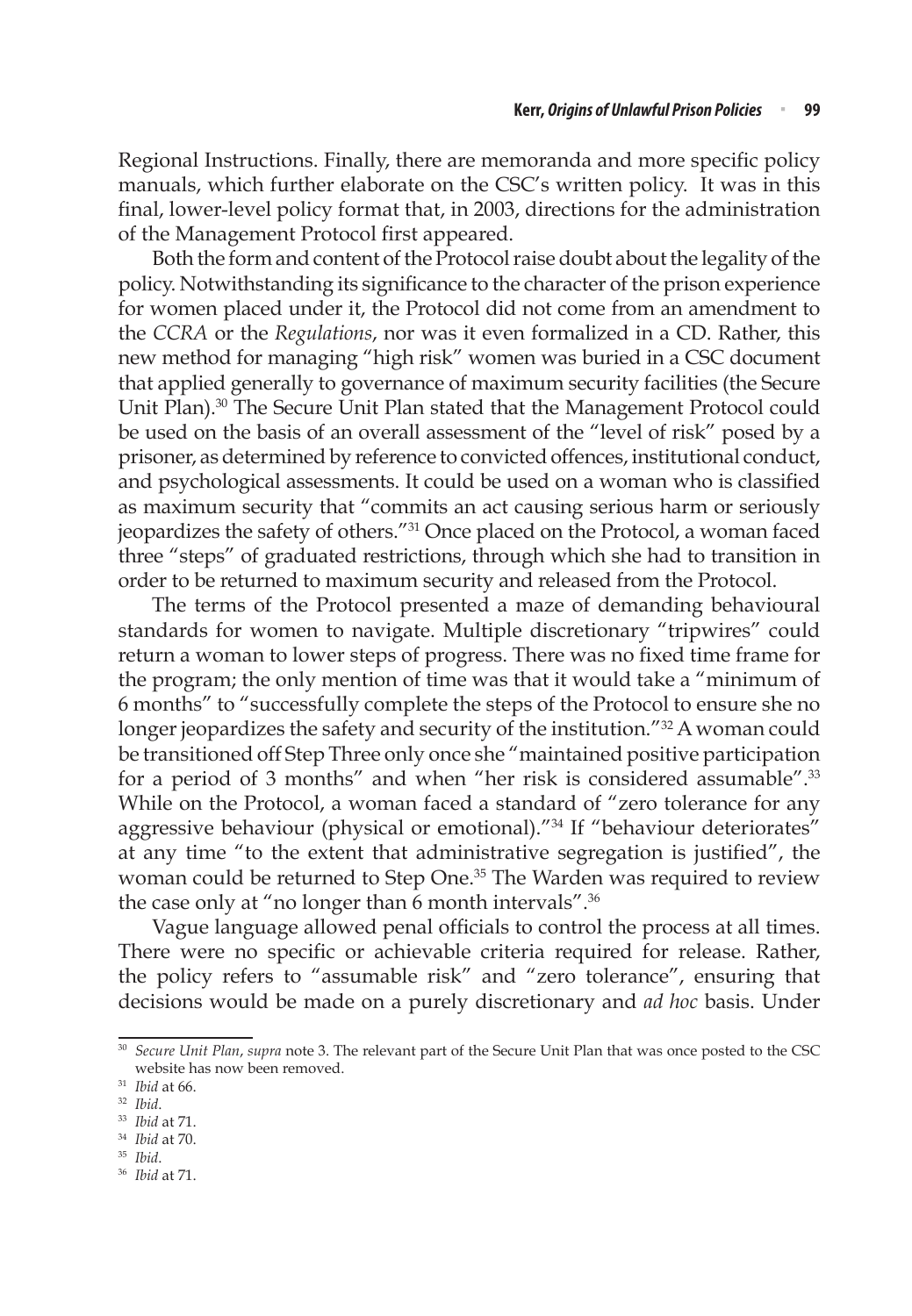these conditions, women typically had no idea what was required to graduate to the next Step or to be released.37 They had to abide by strict standards of behaviour, unusual even for the prison context, and particularly difficult with the mounting mental health effects of segregation.<sup>38</sup> Even a bout of perceived depression could negatively affect an individual's capacity to graduate to the next Step of the Protocol.39

The Management Protocol resembles an American technique of imposing layers or "boxes" of segregation, with prisoners in the "innermost box ideally required to traverse each enclosing one on the way to relative freedom."40 It has often proved difficult for prisoners to emerge from layered segregation, which is now a standard technique in special housing units across the United States.<sup>41</sup> Indeed, the graduated scheme and strict standards were largely impossible for women on the Protocol to navigate.<sup>42</sup> Several women spent years on the program, spending the vast majority of their time in lockdown in their cells, with no peer contact or regular programs, often unable to make any movements within the prison without three guards in attendance and the use of handcuffs and shackles. In some cases, the women would struggle against their conditions and accumulate institutional disciplinary charges and, at

<sup>&</sup>lt;sup>37</sup> For example, journalist Marion Botsford Fraser documents the case of Renée Acoby, who was held on the Management Protocol from its inception in 2003 until its cancellation in 2011. Fraser reports that Acoby was often rewarded for good behavior not with release from segregation, but with the provision of basic rights. For example, Acoby once received a "reward" of more than ten squares of toilet paper and, on another occasion, the privilege of a mop, broom and cleaning fluids for cleaning her cell. Moreover, the standards required for her to achieve release would constantly shift. Acoby was told at one point that she had to cease using swear words for thirty days. On another occasion she was rewarded for continuous good behavior with the right to order a shirt to wear for a court appearance, which prisoners are regularly already able to do. See Marion Botsford Fraser, "Life on the Instalment Plan: Is Canada's penal system for women making or breaking Renée Acoby" *The Walrus* 7:2 (March 2010) online: <thewalrus.ca/life-on-theinstalment-plan/>.

<sup>&</sup>lt;sup>38</sup> There is a large literature indicating that long-term segregation can aggravate or cause mental health problems. See e.g. Craig Haney, "Mental Health Issues in Long-Term Solitary and 'Supermax' Confinement" (2003) 49:1 *Crime & Delinquency* 124, reviewing 46 studies indicating significant negative psychological effects including hypertension, hallucinations and uncontrollable anger from any period of isolation that extends beyond 10 days and not terminable at option of the prisoner.

<sup>39</sup> Fraser, *supra* note 37.

<sup>40</sup> Sheldon Messinger, *Strategies of Control* (Berkeley: Center for the Study of Law and Society, University of California, Berkeley, 1969), cited in Stanley Cohen and Laurie Taylor, *Psychological Survival: The Experience of Long-Term Imprisonment*, 2d ed (New York: Penguin Books, 1981) at 201.

<sup>&</sup>lt;sup>41</sup> See e.g. the layered scheme implemented by the Pennsylvania Department of Corrections, under review in *Beard v Banks*, 548 US 521, (2006). David Fathi, Director of the National Prison Project of the ACLU Foundation, observes that many supermax facilities employ a "level" or "phase" system in which a prisoner begins at the most restrictive level, and through good behavior can earn his way to a less restrictive level and, ostensibly, out of supermax altogether. Fathi observes that "these systems have been criticized for the arbitrary and standardless nature of staff decisions to promote or demote a prisoner." See David Fathi, "The Common Law of Supermax Litigation" (2004) 24:2 Pace L Rev 675 at 688.

<sup>42</sup> Kim Pate, Executive Director of the Canadian Association of Elizabeth Fry Societies, said this about the Protocol, "[w]omen are supposed to earn their way through the phases largely by avoiding aggressive language and behavior. Most fail to do so." Kim Pate, "*Habeas corpus* review of the placement of Kinew James on Management Protocol", draft affidavit, March 2, 2010 [unused]. The application was not, in the end, pursued.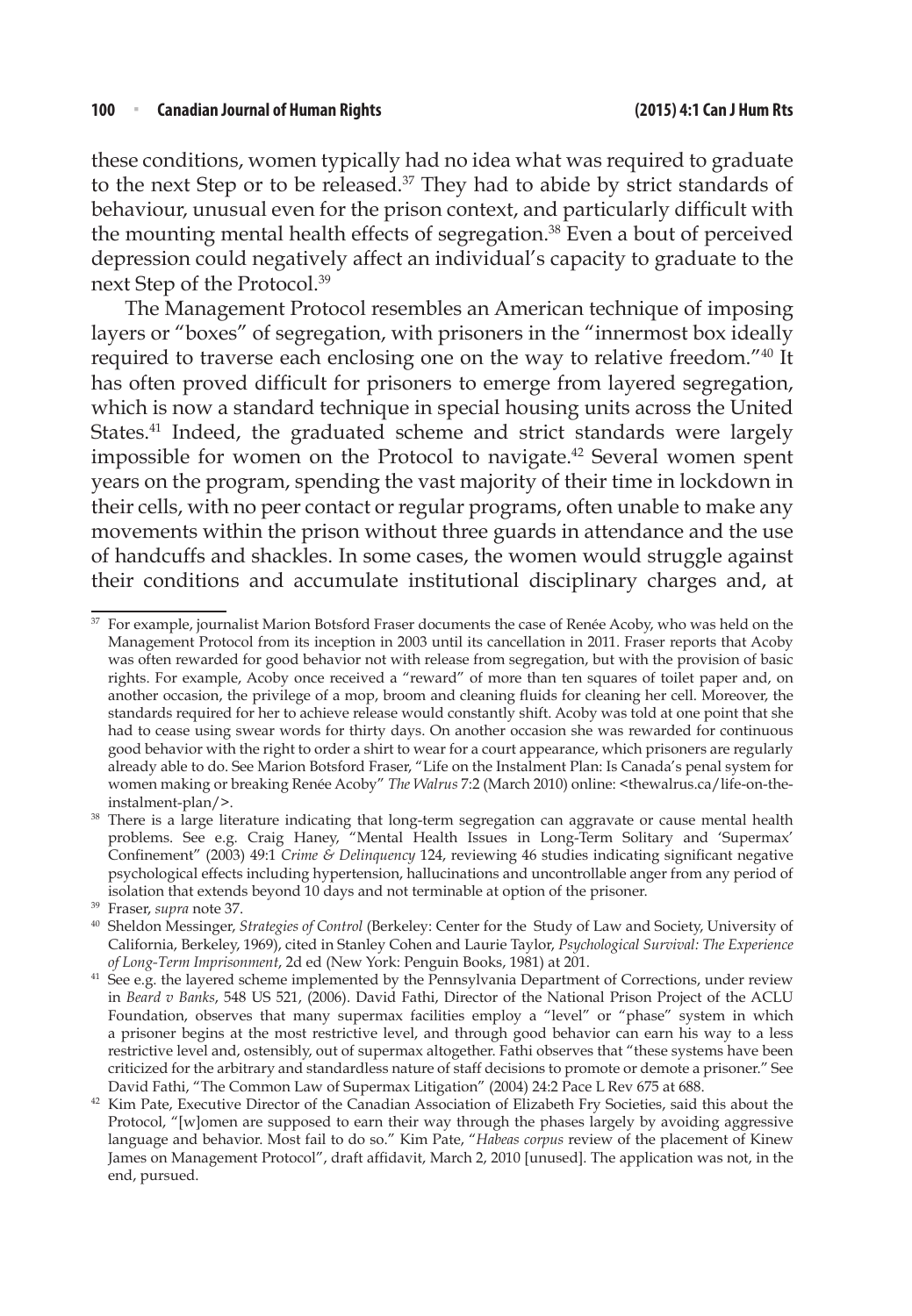times, additional criminal convictions for institutional conduct. Some would see the length of their prison sentence extended far beyond the original term.<sup>43</sup> As Marion Botsford Fraser aptly described the system created by the Protocol, there were "too many snakes and not enough ladders".<sup>44</sup>

### **C. The Consultation Process**

A year before the Protocol appeared in the Secure Unit Plan, consultations about the proposed program took place.<sup>45</sup> The terms were discussed with various correctional representatives, and external stakeholders like the Office of the Correctional Investigator (OCI) and the Canadian Association of Elizabeth Fry Societies (CAEFS) were invited to contribute. A number of concerns and objections about the Protocol were lodged. Under the heading "Main Conclusions", the document identifies a need for "assessments" in order to "ensure the approach is not discriminatory or 'illegal'".46 While concern about the legality of the program is reflected in the conclusions and throughout the document, the Protocol appeared largely unchanged in its final form.

The representatives from both the OCI and CAEFS registered concerns that the draft program was potentially unlawful, in the sense that it did not even comply with the minimal standards governing administrative segregation in the *CCRA*. In particular, Kim Pate, the influential longtime director of CAEFS, observed that the program was "punitive, illegal and discriminatory".47 CAEFS argued that the Protocol would "force staff to not comply with the law and policy with respect to use of force, disciplinary practices, the use and review of segregation and the use of transfers."48 The OCI pointed out that the policy appeared to violate the "least restrictive measures" standard in the *CCRA*, by treating all women on the Protocol status exactly the same.<sup>49</sup> In its various responses, CSC asserted that the program was not meant to be punitive – as if that claimed intention resolved concerns about how the Protocol would actually work. On several occasions, CSC

<sup>43</sup> In the case of Renée Acoby for example, the accrual of offences while on Management Protocol resulted in several years of time being added to her original sentence. Ms. Acoby, an Aboriginal woman, began her first federal prison term in 2000 on a 30-month sentence. Initially, she had access to a mother-baby program where she was able to care for her newborn child. After a failed drug test, her child was immediately removed and Ms. Acoby committed several serious institutional offences and hostage-takings. She remained in prison continuously until March 16, 2011, when she was declared a dangerous offender and given an indeterminate sentence. Ms. Acoby is the first person in Canada to be declared a dangerous offender on the basis of conduct committed while incarcerated: *R v Acoby*, (Ruling on Dangerous Offender Application, Taylor J (March 16, 2011) C-54146), currently under review at the Ontario Court of Appeal.

<sup>44</sup> Fraser, *supra* note 37.

<sup>45</sup> Correctional Service Canada, *Management Protocol: Consultation Comments and Responses – 2002*, (Ottawa: Correctional Service Canada, 2002), obtained through Access to Information on August 26<sup>th</sup>, 2014.

<sup>46</sup> *Ibid* at 1.

<sup>47</sup> *Ibid* at 2-3.

<sup>48</sup> *Ibid* at 7.

<sup>49</sup> *Ibid* at 10.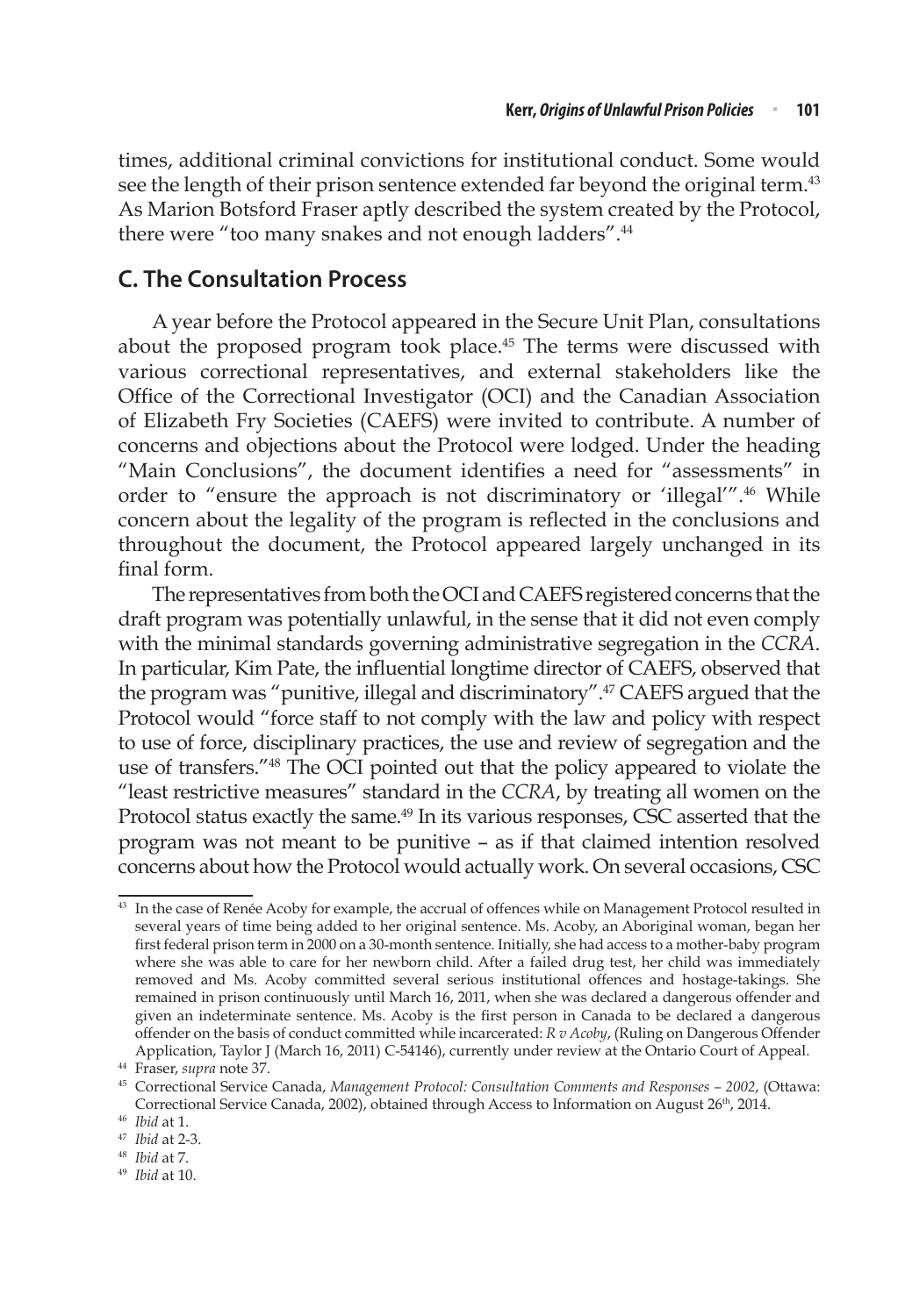narrated its agreement that existing law and policy must be respected, but in the end failed to effect amendments that would resolve tensions between the policy plan and the legislative framework.

The OCI registered a further concern with how "women with serious mental health" problems would be treated and assessed under the Protocol.<sup>50</sup> CAEFS registered a similar objection, noting that the policy made "no distinction between a woman with full mental and cognitive faculties" and those without full faculties, and that women may experience a "deleterious effect" from rigid and restrictive conditions of confinement in segregation units.<sup>51</sup> In addition, representatives from various correctional facilities questioned the duration of the program. The CSC made a notation, never executed, that it would consider removing the minimum 6-month timeframe.52 The OCI also offered the prescient critique that the resource-intensive Protocol would have the effect of worsening the conditions of confinement for all maximum-security women, who were already living in segregated conditions. All of these criticisms made by CAEFS, the OCI, but also by various institutional representatives – would appear again in subsequent internal and external program reviews.

Despite these concerns, and despite a failure to mention the effect the Protocol would have on Aboriginal women and whether it complied with *Gladue*, the program was implemented without significant revision. In the years that followed, the Protocol was criticized by prisoners, psychologists, the Correctional Investigator, CAEFS, and journalists.<sup>53</sup> Eventually, prison lawyers like Kim Pate, Michael Jackson and organizations such as Prisoners' Legal Services began pressing and mobilizing for abolition. In March 2011, the BC Civil Liberties Association (BCCLA) filed a *Charter* suit. These events coincided with mounting criticisms of the Protocol emanating from within the CSC. The lawsuit built upon and catalyzed the reform process. The CSC quickly cancelled the program, and all women held on the Protocol were formally removed.54

# **III. The Management Protocol: Rescission**

### **A. An Unlawful Policy**

<sup>50</sup> *Ibid* at 3.

<sup>51</sup> *Ibid* at 7 - 8.

<sup>&</sup>lt;sup>53</sup> Fraser, *supra* note 37. See also the criticism of experts and the court in *R v SLN*, 2010 BCSC 405, [2010] BCWLD 4535 [*SLN*], including the testimony of forensic psychologist Dr. Robert Ley (all discussed in

more detail below).<br><sup>54</sup> This does not mean, however, that the women were removed from segregation. Rather, the women were formally discharged from the Protocol status, but remained segregated. See Martha Troian, "Warehousing Indigenous Women" *CBC* (June 2013), online: CBC Manitoba <www.cbc.ca/manitoba/features/ warehousing/>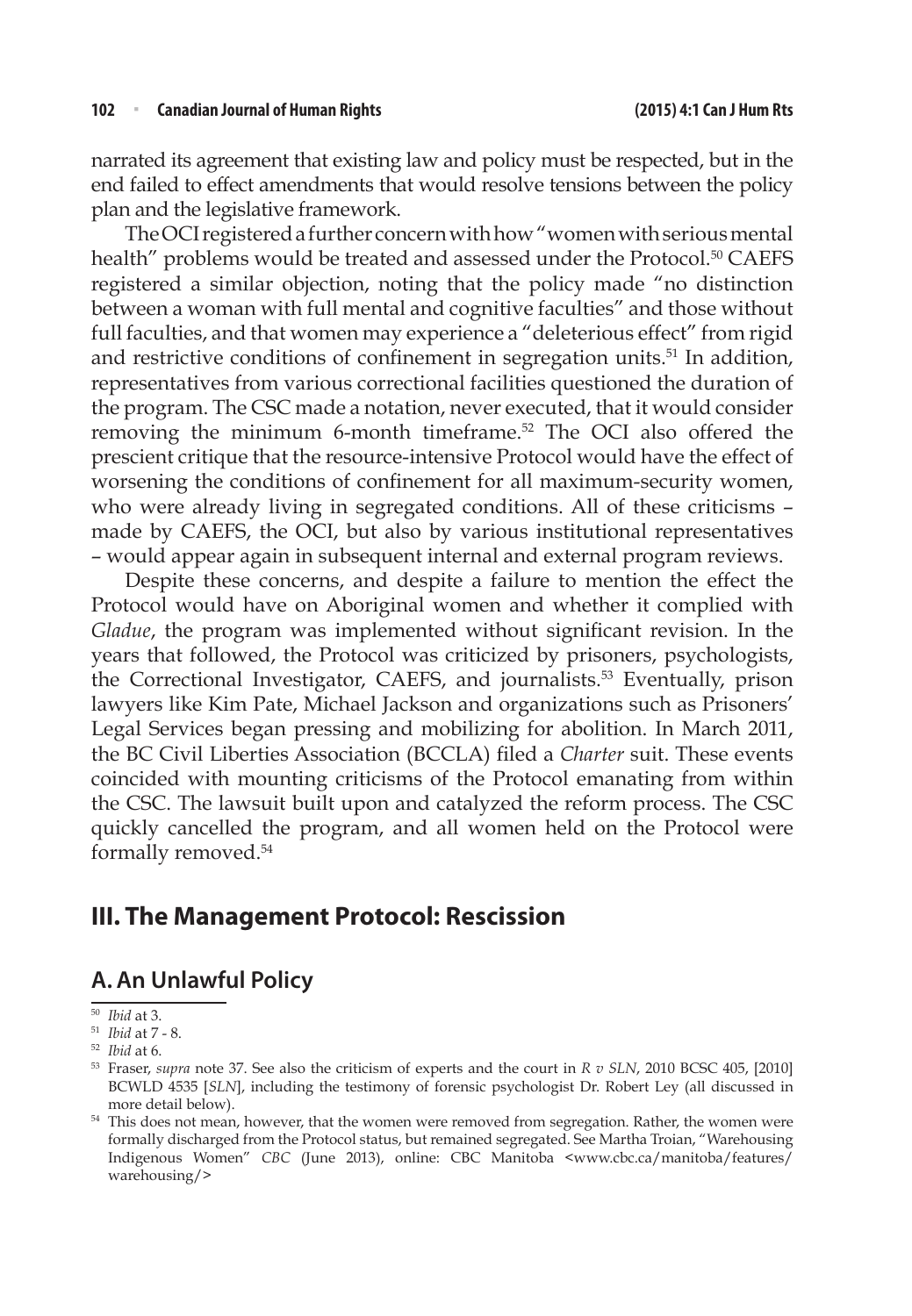The Protocol policy asserted that it was generally authorized by federal legislation that permits administrative segregation. As well, at several places in the text of the Protocol the document asserts that all law and policy must be adhered to. The Protocol cites section 4(d) of the *CCRA* – the standard of "least restrictive measures" – as a fundamental governing principle.<sup>55</sup> These provisions purport compliance with the legislation, but there are clear operational conflicts between the Protocol and the *CCRA*. Despite the bald claims to lawfulness, there are at least three ways that the Protocol countered the letter and spirit of the *CCRA*, and, more broadly, the principles of the *Charter* and relevant constitutional jurisprudence.

First, the Protocol established elaborate requirements for "graduation" from segregation, through a series of steps that are not found in the legislation. Absent the Protocol, admission and removal from segregation is likely to track the current behaviour condition of the prisoner. By contrast, women under the Protocol could achieve several months of progress before advancing to Step 2, and then find themselves returned to Step 1 because of a single behavioural lapse. Second, and relatedly, while the *CCRA* states that administrative segregation should only be used as a last resort, the Protocol stipulates that women could not be released until they satisfied a "zero tolerance" behavioural standard for an extended, unspecified period. The policy explicitly states that completion would take a minimum of six months, whereas the *CCRA* states that segregation reviews must be conducted regularly in order to check whether, at that moment, there remains an absence of alternatives to segregation. Under the Protocol, the Warden reviewed the Protocol placement at six-month intervals, meaning that segregation could extend for months beyond the moment in which it might have been considered justified.

Third, the Protocol defeats the purpose of the segregation review boards established by the *CCRA* and the *Regulations*, given that the decision to discharge a woman from the Protocol was lodged with the Warden alone. While the Protocol promised that it "does not change management and staff's accountabilities" under the Act, a woman held on the Protocol would never be ordered to be released by the mandated segregation review boards. The latter continued to be conducted as per the legislation, but they were a pure formality for women on the Protocol. Protocol status would bind the discretion of the segregation review board, rendering null that legislatively required process. Similarly, the Protocol defeats the purpose of the prisoner grievance system established by the *CCRA*. While the Protocol states that a placement decision is directly grievable to the third level – the highest level of the grievance process – no real remedy could be granted by the grievance decision-maker, rendering null that legislatively required process as well.

<sup>55</sup> *Secure Unit Plan*, *supra* note 3 at 71.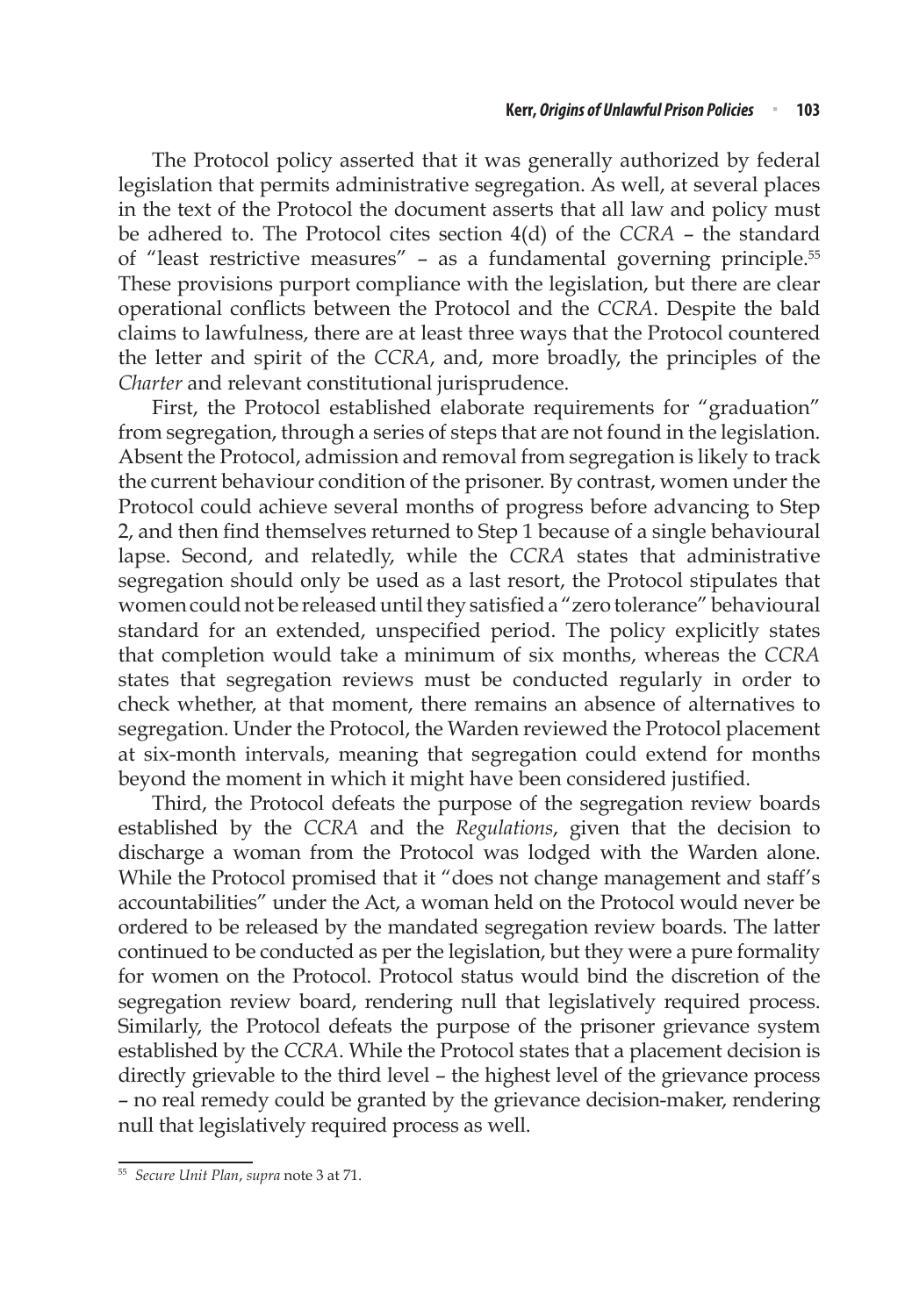From the perspective of the principle of equality protected in Canada's constitutional arrangements, it is also significant that these deviations from the legislation were articulated only for women. Male conduct and male segregation continued to be governed by the scheme for administrative segregation set out in the *CCRA*. The Protocol can be seen as an attempt to avoid centralized federal standards for female segregation by delegating control to institutional heads at the local level. While male discipline could be handled through the applicable legislative scheme, the behavioural difficulties of women elicited an exceptional response; CSC apparently considered the ordinary legal regime to be inadequate when it came to women. This perceived inadequacy was not navigated by legislative amendment – which would undoubtedly have been a contested measure given its discriminatory dimensions. Rather, the preference for specialized female policies was achieved by assigning the discretion for enhanced punitive responses to female conduct to local authorities, notwithstanding the supremacy of federal law, the origins of the *CCRA* as reflecting *Charter* requirements and the fact that disciplinary problems in female prisons are fewer rather than greater than in male prisons.

Case law also casts doubt on the legality of the Protocol. Efrat Arbel points out that the Management Protocol not only strays from the terms of the *CCRA*, but is hard to square with the holding of the Supreme Court of Canada in *Sauvé v Canada (Chief Electoral Officer)*. 56 In *Sauvé*, the court struck down a law that stripped prisoners of voting rights, reasoning that "the right to punish and to denounce, however important, is constitutionally constrained" and "must serve the constitutionally recognized goals of sentencing" such as rehabilitation.<sup>57</sup> Arbel observes that *Sauvé* articulates two broad normative principles: that punishment will not be constitutionally permissible if it treats prisoners as temporary outcasts, and that punishment should not be imposed to adversely impact Aboriginal people. Arbel argues that the failure of Management Protocol to comply with these normative principles points to a troubling gap between the progressive stance on prisoner rights outlined in Canadian law, and the subordination of these rights in the daily administration of corrections.<sup>58</sup> Rights in the prison context function more like pliable interests – a perspective that must be brought to bear on legislative drafting and the design of oversight mechanisms.

The Protocol resulted in longer periods of isolation than previously imagined or experienced under the governing legislation – in some cases for years at a time. The fact that it applied almost exclusively to Aboriginal

<sup>56</sup> Efrat Arbel, "Contesting Unmodulated Deprivation: *Sauvé v Canada* and the Normative Limits of Punishment" (2015) 4:1 Can J Hum Rts 121; *Sauvé v Canada (Chief Electoral Officer)*, 2002 SCC 68, [2002] 3 SCR 519.<br><sup>57</sup> *Ibid* at para 52.

<sup>&</sup>lt;sup>58</sup> Arbel, *supra* note 56.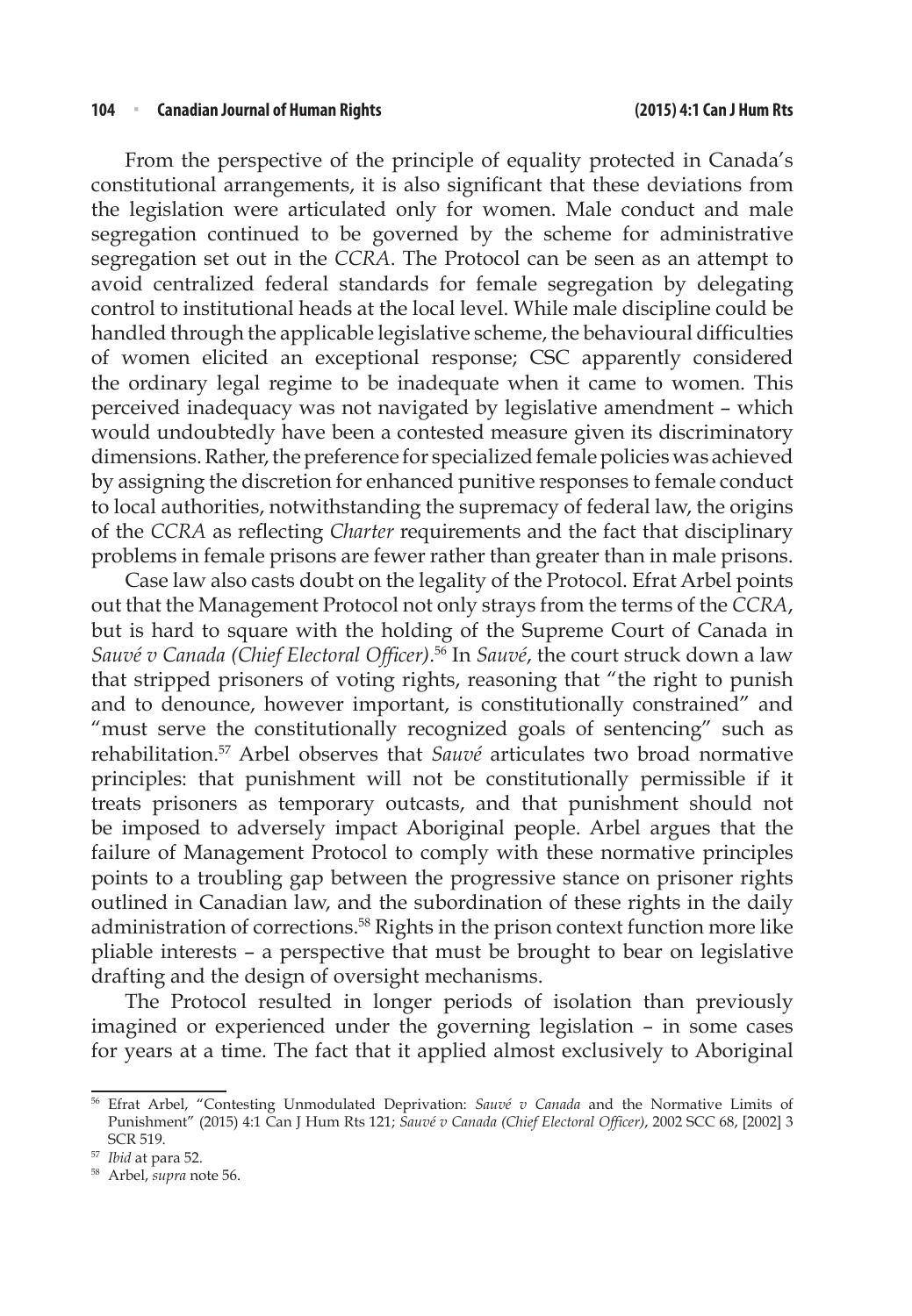women represents a striking departure from the *Gladue* line of case law and the substantive equality and liberty protections inhering in the *Charter*. There is little reason to believe that Protocol segregation was a non-discriminatory and proportionate regime throughout the tenure of a Protocol application. For these and additional reasons, concern and criticism soon extended to within the correctional authority itself.

### **B. External Critique, Internal Critique, Lawsuit**

An important reform from the 1992 *CCRA* was the legislative entrenchment of the Office of the Correctional Investigator of Canada (OCI) as an ombudsman office for federal prisoners. First established in 1973 under the *Inquiries Act*, the primary function of the OCI, who is appointed for a term by the federal government yet serves independently, is to investigate and resolve individual prisoner complaints. In addition, the OCI reviews and makes recommendations on CSC policies and procedures to ensure that areas of systemic concern are identified and appropriately addressed. The OCI is able to inspect federal institutions and request the production of CSC information and documents. The CSC is legislatively required to respond to OCI recommendations, although the OCI lacks a direct remedial mechanism.

In 2008, the OCI recommended in its Annual Report that the Management Protocol be immediately rescinded, pending further review by an external expert in women's corrections.<sup>59</sup> At that time, seven women had been placed on the Protocol. The OCI Report described the Protocol as a security-driven approach that resembled, in purpose, Canada's supermax institution for men:

Strikingly familiar in purpose to the ultra-secure Special Handling Unit (SHU) for men, the Protocol is in fact meant to address concerns regarding a handful of challenging and distressed women offenders at regional women's facilities. The Management Protocol is a security-driven approach to managing these difficult women offenders. It is not a formal placement per se (as with male offenders placed in the SHU) but rather a "status." There are specific phases and steps involved in applying the Protocol, but in all cases movement and association are extremely structured and regulated—more so than in any of the men's facilities. For example, movement outside the secure unit requires the presence of three staff members and typically includes application of physical restraints— handcuffs and leg irons, or both. Women in the initial phases of the Protocol have no contact with other women offenders, for months at a time.<sup>60</sup>

The report emphasized that the "sliding scales" of assessment applied to women on the Protocol are almost always "security focused, and extremely difficult to assess or meet". There were few correctional programs or leisure

<sup>59</sup> Correctional Investigator of Canada, *Annual Report of the Correctional Investigator 2008 - 2009* (Ottawa: Office of the Correctional Investigator, 2009) at Section 7, "Federally Sentenced Women".

<sup>60</sup> *Ibid* at 31-32.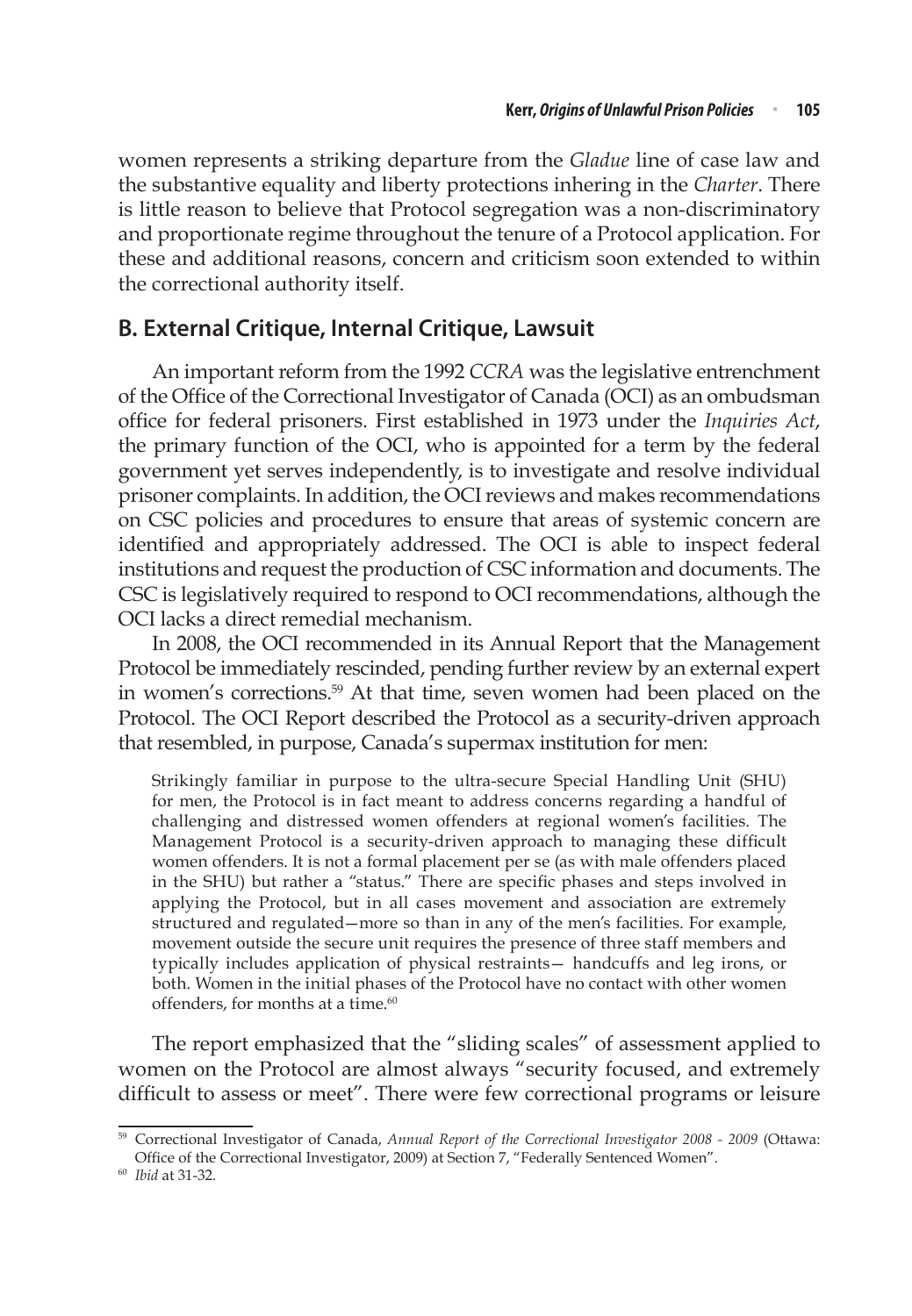activities available, which the report called "counterproductive", given that these women require "intensive assistance and support". The OCI also noted that it was "particularly troubling" that since March 31, 2009, four out of the five women on the Protocol were Aboriginal, and the other woman was a member of a visible minority. Since 2003, only one woman had been able to work herself off the Protocol. The OCI report concluded:

Time on the Protocol is measured in months, not days. I have very serious concerns about the impact of this form of harsh and punitive confinement on the mental health and emotional well-being of these women. They need intervention and treatment, not deprivation. I think most Canadians would agree that in the 21<sup>st</sup> century there must be safer and more humane ways for our correctional system to assist a handful of high-needs women offenders.<sup>61</sup>

At that time, the CSC gave a largely defensive response. The CSC emphasized that women placed on the Protocol represent just one percent of federally incarcerated women and asserted that, "the decision to place a woman on the Management Protocol is not one that is taken lightly or without just cause."62 But the response also indicated that the CSC agreed with some of the critique. While the CSC refused the OCI's direction to rescind the program pending an expert review, it admitted to be "currently reviewing its strategy for managing higher risk women with a view to moving away from the Management Protocol."<sup>63</sup> The CSC promised that consultations with management, stakeholders, and experts in the area of women's corrections would occur in the fall of 2009. This was the first formal acknowledgement from within the CSC of the problems in the administration of the Protocol.

In May 2010, the CSC released its report chronicling serious deficiencies in the Management Protocol.<sup>64</sup> The report, compiled after input from prisoners and correctional and community stakeholders, stated that the review was prompted partly by the OCI recommendation, but also "by a recognition from the field and from staff at Regional and National Headquarters that the use of Management Protocol had not eliminated hostage takings or serious assaults, and that the women on Management Protocol were not reintegrating to the Secure Units as quickly as had been hoped." Not surprisingly, the promised consultations resulted in the articulation of many of the same concerns that the first consultation in 2003 produced.

The concerns noted in the report were extensive and serious. To summarize, the following problems were observed regarding the administration of the Protocol: disproportionate application to Aboriginal women; arbitrary and

<sup>61</sup> *Ibid* at 32. 62 *Ibid* at 75.

<sup>63</sup> *Ibid*.

<sup>64</sup> Women Offender Sector, *Management of Higher-Risk Women: Results of Consultation on an Alternative to Management Protocol* (Ottawa: Correctional Service of Canada, 2010).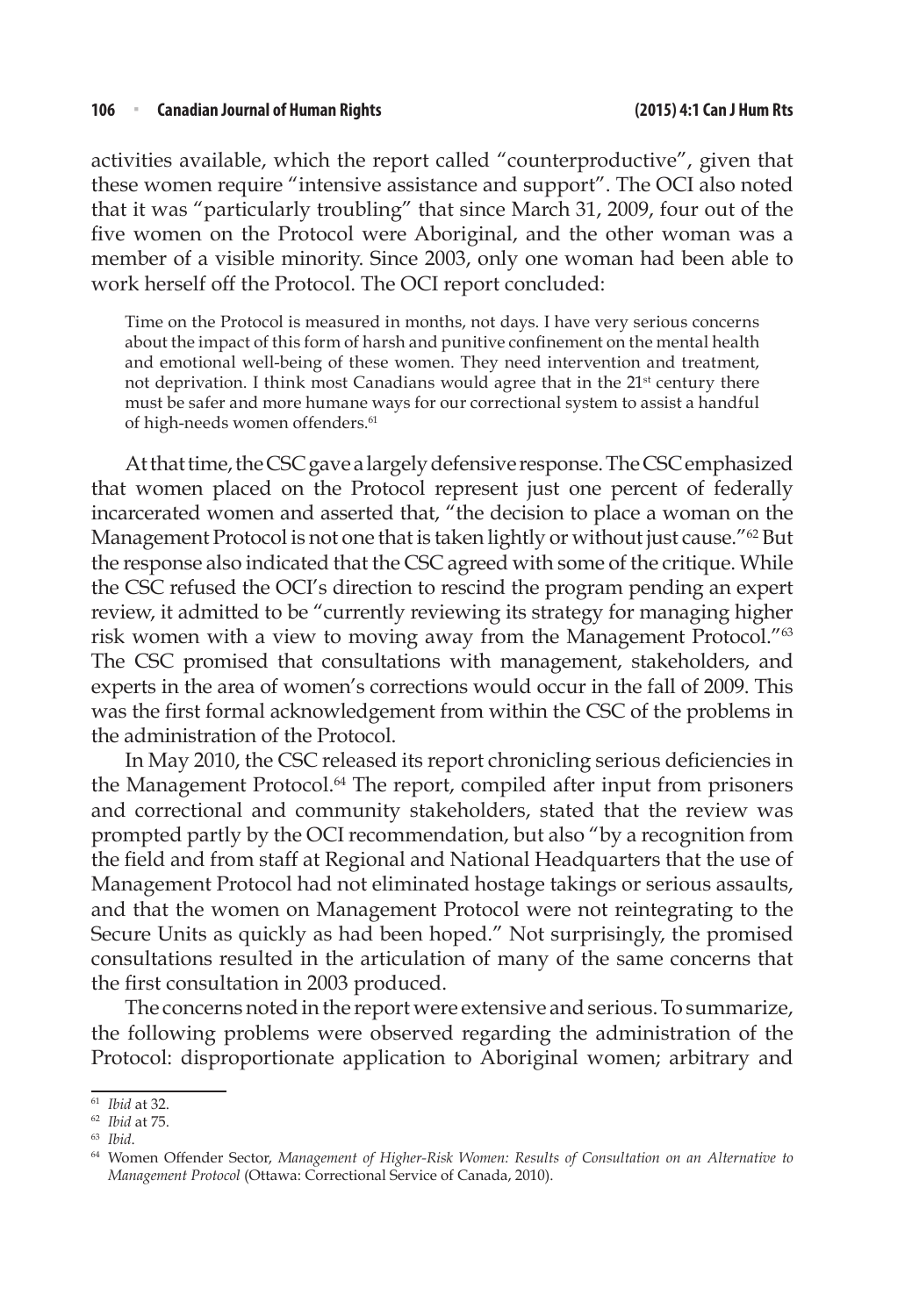rigid application to women who varied greatly in terms of violent behaviours and intervention needs; unrealistic improvement required to "graduate"; excessive timeframes for release; reliance on behaviours unrelated to risk in decision-making; difficulty delivering interventions in light of security protocols; inappropriate application to women with mental health and/or cognitive capacity issues; lack of meaningful incentives, and; self-sabotage due to fear exacerbated by isolation.<sup>65</sup> All respondents agreed that the current incarnation of the Protocol was inadequate, both for responding to the needs of women and for managing security risks. Many respondents thought that, with sufficient interventions, Protocol women could be managed in the regular maximum-security environment.

These findings from within the CSC reveal an illegal, excessive and dysfunctional program. And yet, despite affirming the difficulty of triggering reform in this institutional context, the Service still refused to consider serious change. The solutions proposed at that time were limited to, first, changing the name of Management Protocol to a name that would have less public recognition and stigma, and, second, building a dedicated facility for prisoners subject to the program. The latter suggestion was, in effect, to build a supermax prison for women. The CSC advanced the suggestion as a way to address the resource intensive challenge of delivering extreme isolation within an ordinary maximum-security facility. In sum, the CSC report reveals an increasing appreciation for the dysfunctionality of the Management Protocol, while still marking a clear resistance to moving away from the main features of the program.

The judiciary also furnished critique of the Management Protocol in 2010 but stopped short of ordering its abolition. In *R v SLN*, a woman was sentenced for a prison assault committed on another prisoner after being held on Management Protocol for an extended period of time.<sup>66</sup> The trial judge, Justice Williams, accepted expert evidence that the program harms the few women held on it. He remarked upon the importance of the debate on solitary confinement, while finding that his sentencing jurisdiction limited his ability to intervene. In reasons that seemed to implore the legal community to bring a constitutional challenge, Justice Williams called the Protocol "intensely repressive and difficult", and noted that its underlying principle "is evidently to remove all manner of comfort and convenience and essentially to permit the inmate to 'earn' their way back to a more normal condition through compliance with institutional rules."<sup>67</sup> He observed that the written policy "suggests that inmates will be subject to this program for limited periods of time", and that there will be "checks and balances and means whereby statuses can be reviewed and monitored", but he

<sup>65</sup> *Ibid*. 66 *SLN*, *supra* note 53.

<sup>67</sup> *Ibid* at para 42.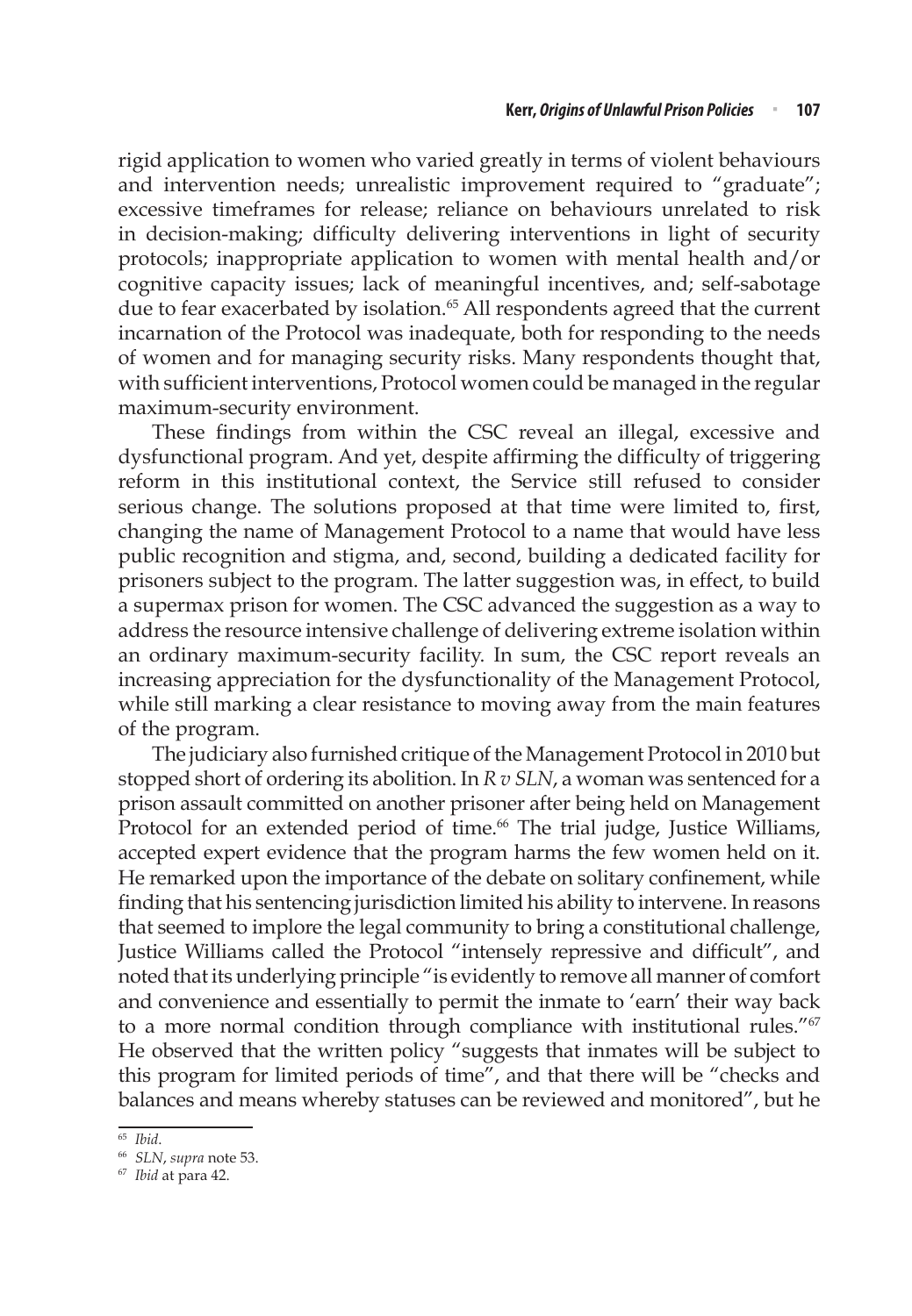#### **108** <sup>n</sup> **Canadian Journal of Human Rights (2015) 4:1 Can J Hum Rts**

expressed doubt that these rules were actually followed.<sup>68</sup>

At several places in his reasons for judgment, Justice Williams seems keenly aware of the potential difference between the formal goals and assertions of the terms of the Protocol and its actual application. He concludes:

On the basis of the material filed and the submissions made in this proceeding, it is obvious that there are some very fundamental concerns with the Canadian penal model, particularly as it has application to this offender and others like her. The realities of the correctional system in Canada today are far from ideal. Many able, knowledgeable people have conducted careful studies and have offered compelling opinions on the system, its failings and its shortcomings. Prominent among those topics is the matter of isolation, solitary confinement, and the effect it has upon inmates, particularly when it is applied on any prolonged basis. There are powerful arguments contending that such treatment is enormously damaging.

The Management Protocol is a mechanism whose principal element is just that: extensive, prolonged isolation. While it is intended as an effective means of managing the most dangerous and disruptive of inmates, there seems little doubt that it is entirely capable of inflicting great damage on those to whom it is applied. Common sense and decency would support the view that it must be administered in a careful, cautious and responsible way. The articulated policy directives clearly stipulate that great care must be taken in administering such treatment, implying, to my mind, a recognition of the powerfully destructive effect it can have.<sup>69</sup>

Justice Williams determined that his sentencing jurisdiction did not allow him to address a concern with the legitimacy of penal methods. While the evidence was clear that the defendant would be returned to this mode of state custody, Justice Williams made no formal findings with respect to the Protocol, apparently due to his sense of the limits of his authority to enter the fray of regulating this practice in the context of a sentencing decision. Notwithstanding these limits in his opinion, Justice Williams' *obiter* remarks served as a clear call to the legal community: to bring an application that could more squarely address the constitutionality of the Protocol.<sup>70</sup>

That call was answered on March 4, 2011, when Bobby Lee Worm filed a *Charter* lawsuit after being held on the Management Protocol for four years. Worm challenged both the policy and the *CCRA* enabling legislation on the grounds that both violated rights protected in the *Charter.* Her pleadings describe a personal history of poverty and abuse resulting in a diagnosis of post-traumatic

<sup>68</sup> *Ibid* at para 43.

<sup>69</sup> *Ibid* at para 62-3.

<sup>70</sup> Whether Williams J was correct about the limits of his authority is a complex issue – one that raises deep and important questions about sentencing jurisprudence and the scope of judicial authority. For the purposes of this article, the important point is that Williams J was clearly distressed by evidence on the use of segregation by the CSC. His sentencing opinion did not direct the prison service to cease the practice generally or with respect to the defendant who was before the court, but it did affirm the shortcomings of the practice and alert the legal community as to the potential viability of a more comprehensive legal challenge.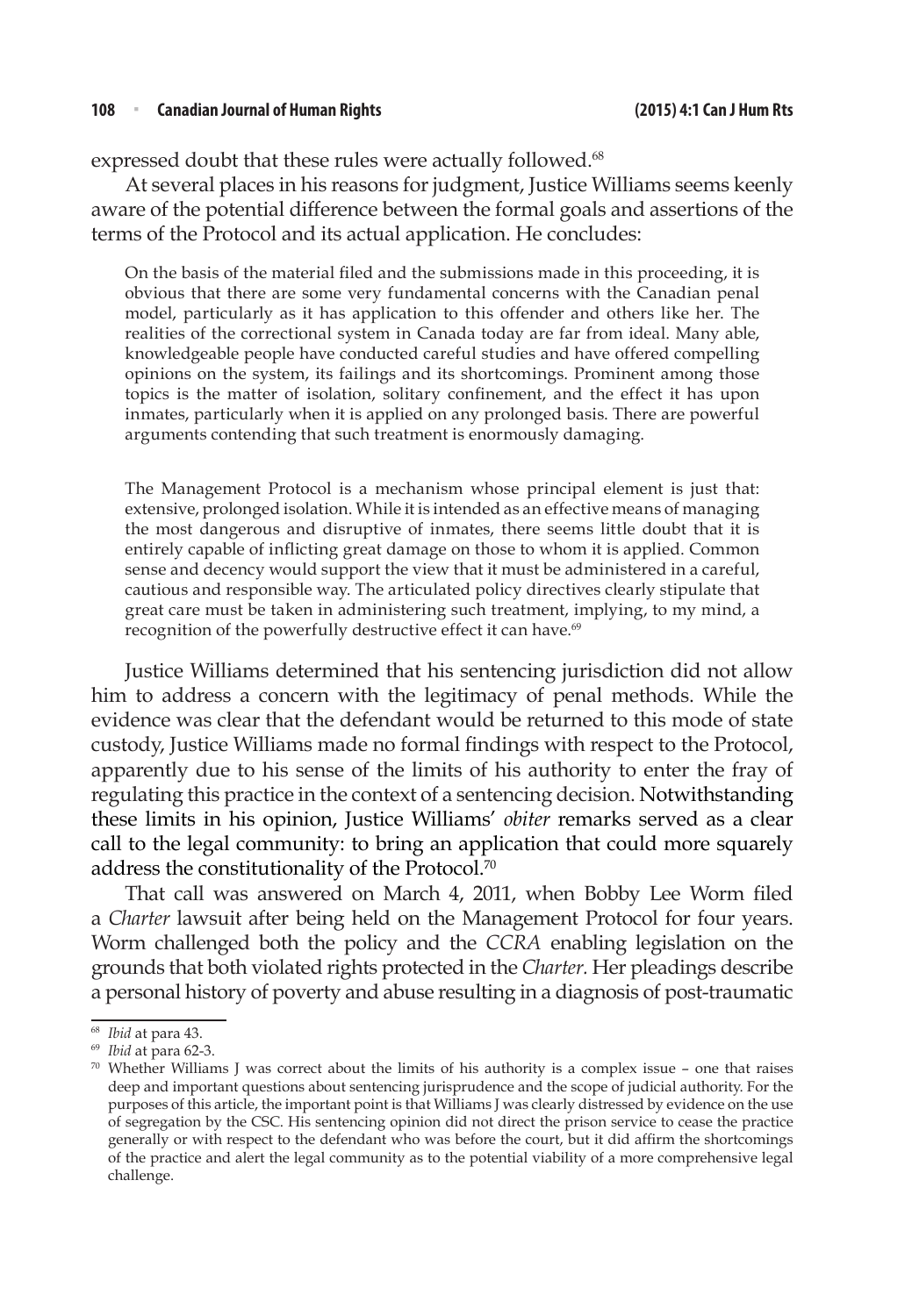stress disorder. Many of Worm's Aboriginal family members had been sent to residential schools, and the resulting cycle of addiction and dysfunction was present in her childhood home. When she arrived in prison, residual gang affiliations, health problems and the violence of Edmonton Institution meant that she faced tension and conflict, which impacted her behaviour. Although Worm was never violent towards staff or contractors – the problem that the Protocol was originally designed to address – she was placed on the Protocol.

In her pleadings, Worm conceded that she had received some programming while on the Protocol, but that it was inadequate and delayed. An extensive psychological assessment conducted by a psychologist retained by CSC recommended vocational training and trauma counselling for Worm.<sup>71</sup> These recommendations were never delivered; even a simple suggestion that a particular therapeutic book be provided to Worm was ignored. After nearly two years of delay, and with the persistent assistance from the legal aid office of Prisoners' Legal Services, Worm obtained a limited period of access to a counsellor.<sup>72</sup> She received no vocational training. She was given limited access to spiritual activities with the Institutional Elder, but her Aboriginal status and the *Gladue* principles were otherwise never mentioned nor addressed by the CSC. On average, Worm spent approximately twenty hours per day locked in her cell.

Informal advocacy on Worm's behalf did not succeed in securing her release from isolation. During this time, however, community-advocates and other actors deployed multiple auxiliary efforts aimed at abolishing the Protocol. These efforts, along with the plea for mobilization contained in the opinion of Justice Williams, created the confidence and generated the expertise to ground a legal challenge. The BC Civil Liberties Association (BCCLA) filed a constitutional challenge on March 5, 2011, alleging that the Protocol violates sections 7 and 12 of the *Charter*, and that Worm had been unlawfully imprisoned under it and was entitled to damages. The BCCLA also began a

That psychologist, Dr. Robert Ley, had been regularly employed by CSC to conduct program reviews. In 2008 Dr. Ley was hired to conduct psychological assessments of a large group of maximum-security women. The second assessment that he conducted was of Worm, who had recently been placed on the Protocol at that time. Dr. Ley was extremely critical of the Protocol, and he recommended extensive programming to counteract the effects of isolation on Worm. While Dr. Ley was initially hired to conduct multiple assessments, CSC terminated his contract after the critical report he submitted as his assessment of Worm.

 $72$  For the final two years that she was held on the Protocol, Worm had a level of access to counsel that is unusual for Canadian prisoners. Prisoners' Legal Services, the only dedicated legal aid office for prisoners in Canada, lent substantial assistance. PLS employs approximately two lawyers and five advocates, and has little capacity for systemic litigation. PLS worked to ensure that Worm's basic entitlements were honoured, and argued repeatedly through grievances and other submissions that Worm should be released from segregation, that her *Charter* rights were being violated, and that the Protocol was unlawful according to both the *CCRA* and the *Charter*. These informal advocacy strategies did not succeed; only with the filing of a lawsuit did CSC finally respond by cancelling the Protocol policy.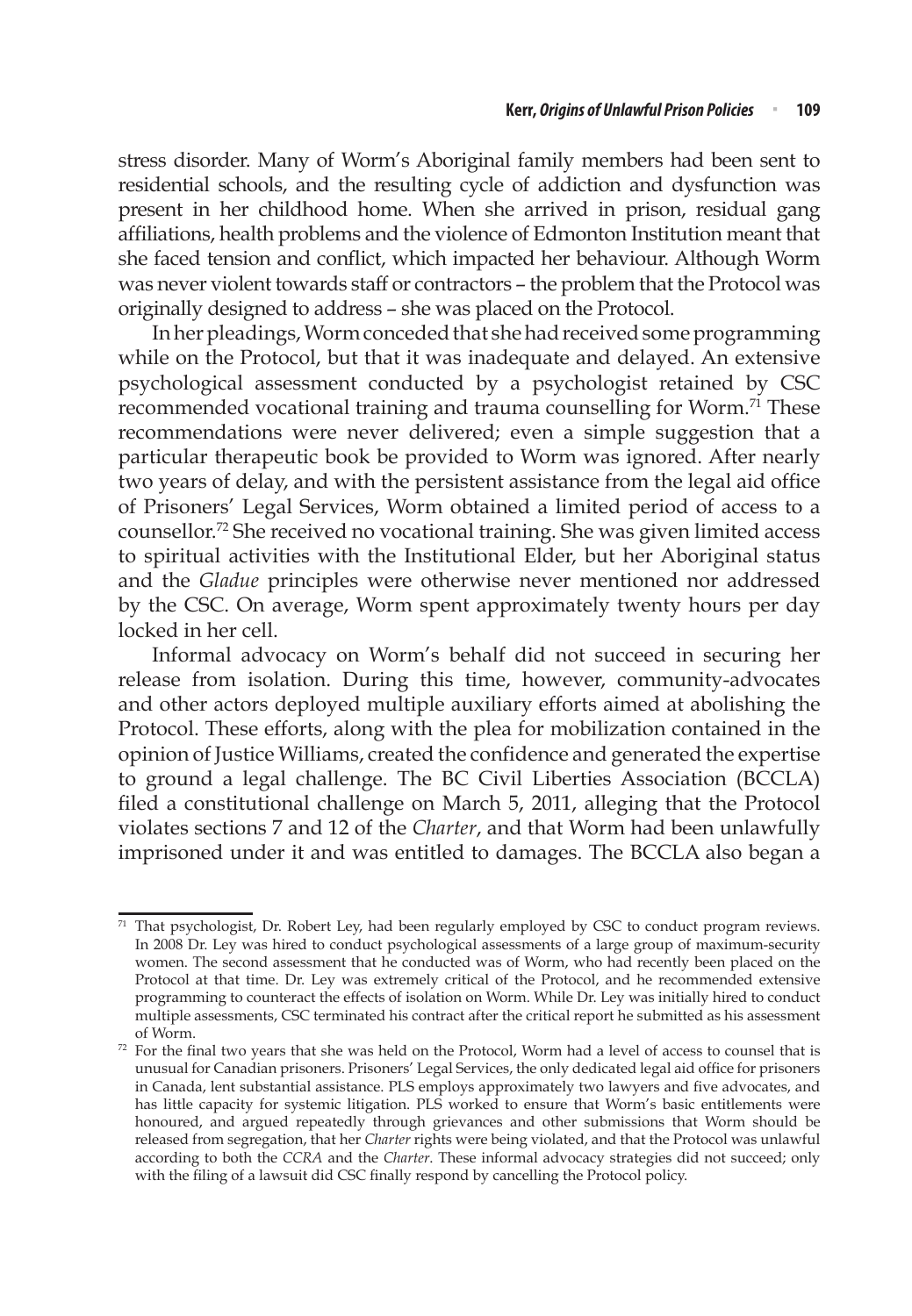media campaign.73 CSC reacted in the press immediately, promising to revise the policy.<sup>74</sup> On May 1, 2011, within weeks of the court filing, all of these processes culminated with the prison service stating that it had cancelled the Protocol.

In 2013, the media reported that a confidential agreement vindicated the claim of Worm, and the lawsuit settled.<sup>75</sup> CSC was able to avoid a trial and the judicial censure that such a trial appeared increasingly likely to invoke. The Protocol remains rescinded, but it is important to note that the case did not result in a formal legal remedy to ensure the practice does not arise again. Moreover, after the cancellation, the CSC stated that it would revert to governing segregation through Commissioner's Directive 709. This CD states that administrative segregation is not a punitive tool; that prisoners with special needs will be respected; and that release will be affected at the earliest possible date. Segregated prisoners are said to be entitled to one hour outside their cells per day, and a shower every second day. They are supposed to maintain access to correctional programs, case management, spiritual opportunities, and psychological counseling. But these entitlements in CD 709 – which were on the books throughout the tenure of the Management Protocol – mean little in practice, as the Protocol case itself makes clear. While the worst effects of having the Protocol on the books as operational policy may be alleviated, a remedy to ensure the properly restrained use of solitary confinement in Canada is still urgently required.

The Management Protocol is one illustration of how initiatives developed in the administrative penal context can increase the severity of a sentence. And while it is not unusual that prison authorities find new ways to observe and respond to notions of risk with mechanisms of power, it is notable that a penal technique can be permitted to change, expand and deepen without formal legal oversight. The women on the Protocol were not sentenced to that level of deprivation, nor did their experience even flow directly from a legislative enactment. The judges who carefully measured a term of incarceration based on their adjudication of culpability likely had little idea of the potential extent of deprivation that would occur, nor the mental and physical effects

<sup>73</sup> See e.g. The Canadian Press, "Sask. woman sues over solitary confinement" *CBC* (March 8, 2011), online: Saskatchewan <www.cbc.ca/news/canada/saskatchewan/sask-woman-sues-over-solitaryconfinement-1.1119790>; Danielle Pope, "Severe Isolation 'Crushes the Human Spirit,' says Civil Liberties Group" *Canadian University Press* (March 11, 2011), online: Canadian University Press Newswire <cupwire. ca/2011/03/11/severe-isolation-crushes-the-human-spirit-says-civil-liberties-group/>.

<sup>74</sup> See e.g. Robert Matas, "Ottawa to Alter Solitary Confinement Protocol for Women" *The Globe and Mail* (March 15, 2011), online: <www.theglobeandmail.com/news/british-columbia/ottawa-to-alter-solitaryconfinement-protocol-for-women/article571833/>.

<sup>75</sup> For media coverage, see John Colebourn, "Prisoner who spent three-and-a-half years in solitary confinement wins settlement from federal government" *British Columbia Civil Liberties Association* (May 22, 2013), online: BCCLA <bccla.org/2013/05/media-province-solitaryconfinement/>. As a general matter, the CSC tends to settle viable claims brought by prisoners in advance of trial, and invariably insists on confidential terms. The result is that there are few legal precedents in the area.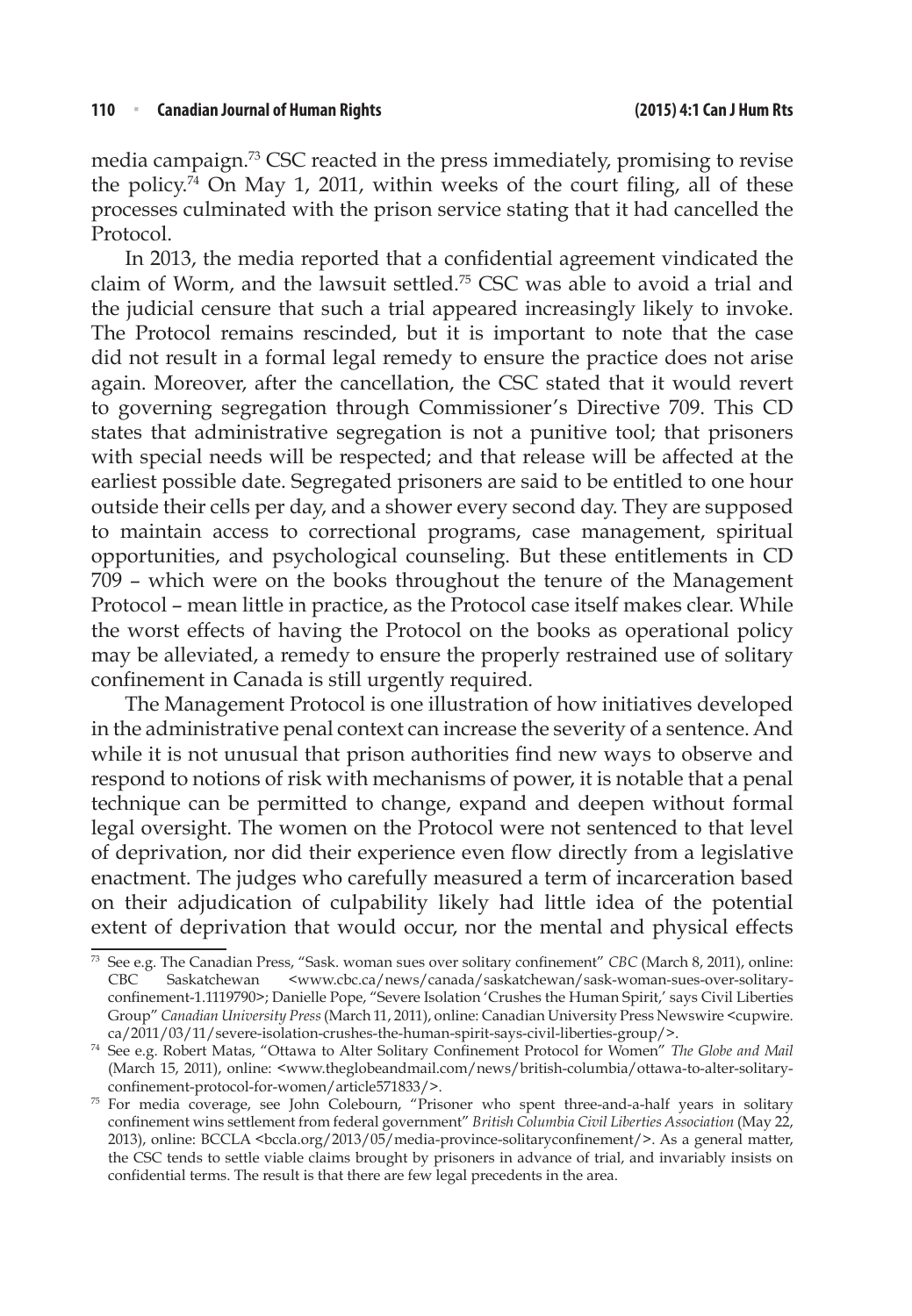that would follow. Even the elected officials in charge of the prison system did not attend to the details of this penal program, which arrived through an operational policy rather than legislation.

### **IV. California Comparison**

This section explores a comparison to the policymaking context of a very different prison system. Like administrative segregation in Canada, supermax confinement is the most severe mode of incarceration available in the American system. Supermax prisons are dedicated facilities that are specifically designed to hold all of their prisoners in long-term solitary or administrative segregation. These prisons make use of cutting-edge technology which enables constant surveillance and physical separation of prisoners and drastically reduces contact between staff and prisoners.<sup>76</sup>

Over a short period of time in the 1980s and 90s, many US states built supermax facilities.<sup>77</sup> While facilities differ, the vast majority of American states now have some type of supermax facility, where prisoners are assigned to a lengthy and comprehensive period of segregation, often for months and years at a time. A range of factors explains the proliferation of supermax confinement in the United States. This section focuses on California, where the 1989 arrival of the first supermax prison, Pelican Bay, was driven by pressure from correctional administrators seeking techniques to house a rapidly expanding and complex prison population.<sup>78</sup> While there was popular support for punitive policies and prison building at that time as a general matter, the work of Keramet Reiter reveals that there was little political or public attention paid specifically to the design of Pelican Bay. The California story is illuminating as it illustrates how decisions that seriously affect the rights and liberties of prisoners can develop in isolation from legal norms and oversight. At the time Pelican Bay was built, only Arizona had a prison that relied upon such extreme physical structures and lengthy terms of isolation. Within the next decade dozens of other states would follow suit, and would eventually be challenged in the courts.

The decision to build Pelican Bay emerged from a process that was distinct in many ways from the development of the Management Protocol. The Protocol affected the housing of a small number of women, and did not require such extraordinary levels of physical prison construction. Modern prison building requires a multiplicity of decisions and a level of funding that

<sup>76</sup> Sharon Shalev, *Supermax: Controlling Risk Through Solitary Confinement* (Portland: Willan Publishing, 2009) at 23.

 $77$  US, Deptartment of Justice, National Institute of Corrections, Morris L Thigpen & Susan M Hunter, *Supermax Housing: A Survey of Current Practice* (1997) at 2-6, reporting that fifteen supermax facilities or units were opened from 1989 through 1993, than five more were opened from 1994.

<sup>78</sup> Reiter, *supra* note 12 at 23.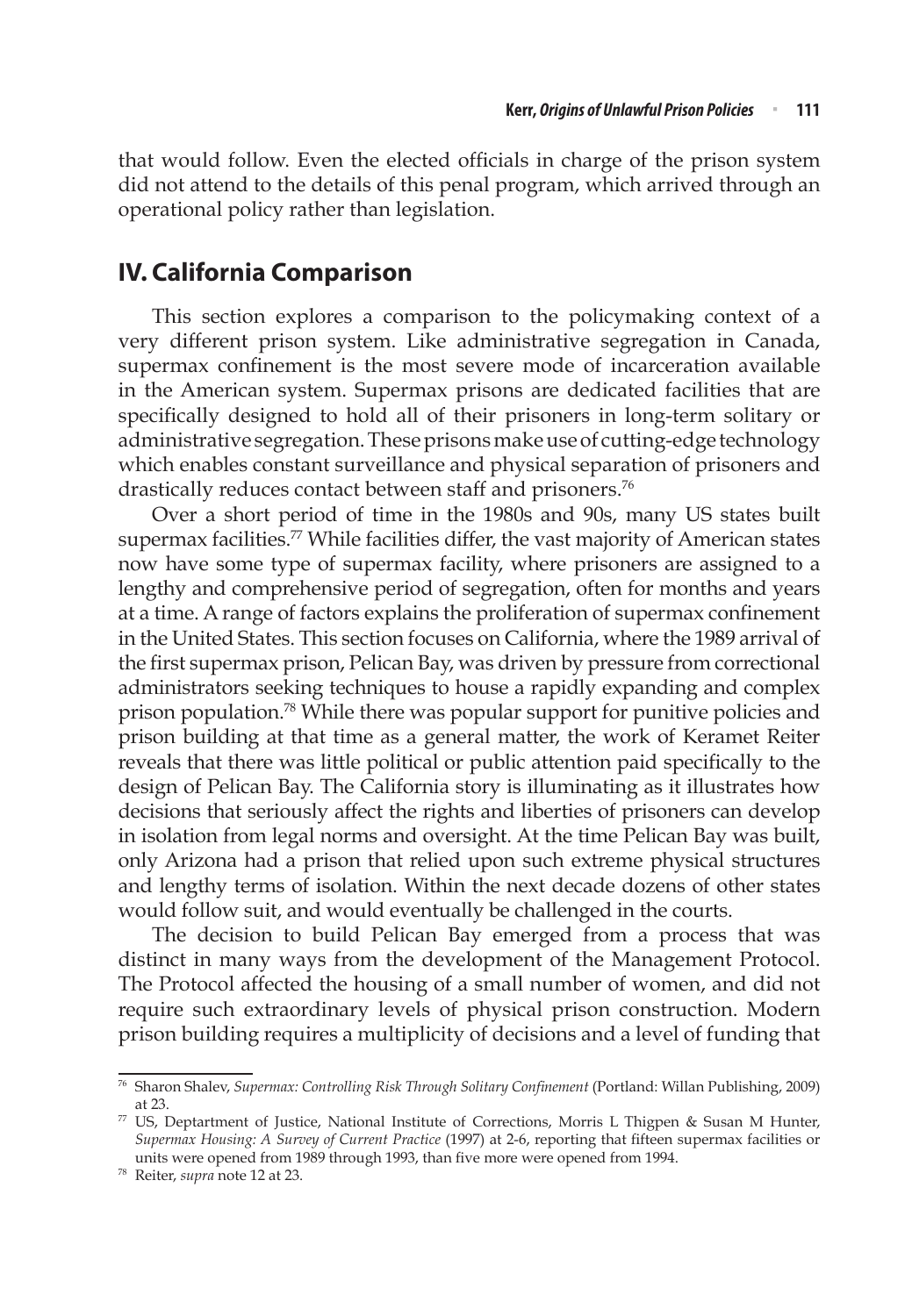the design of the Management Protocol certainly did not require on the same scale. But the comparison is instructive in that it suggests a larger pattern of what is a standard governance problem in prison law. The legal shortcomings of the Management Protocol may not be an isolated failure or deviation, but the natural result of the power of administration assigned to correctional facilities and their stakeholders.

### **A. The Origins of Supermax in California**

In her California case study, Keramet Reiter's starting point is the early 1980s. At this time, changes in sentencing policy, such as the proliferation of mandatory sentences and recidivist statutes, resulted in dramatic increases in the California prison population.79 Elected officials were keen to build more prisons, at least partly to address overcrowding but also to sustain the sentencing policies that had come to mobilize majorities in state politics. Between 1984 and 2000, California added 23 prisons to its existing 16. As of 1985, however, there was no discussion about building Pelican Bay, which would become the state's first supermax. As Reiter explains:

Although California had already allocated millions of dollars to prison building by 1985, and had even opened the first few of its 23 new prisons, neither the California state legislature nor the California Department of Corrections (CDC) had imagined Pelican Bay State Prison, let alone purchased any land in Del Norte County, where the prison would ultimately be built.<sup>80</sup>

During this period, Reiter chronicles the widespread brainstorming and debate regarding policy solutions to prison overcrowding. Research institutes received funding, reports were commissioned, and there were numerous legislative hearings. In the end, however, "the legislature simply allocated money to the CDC, and the CDC decided exactly what kinds of prisons to build with this money.<sup>"81</sup> In 1989, with minimal legislative debate about the specifics of the facility, California opened Pelican Bay – a technologically oriented supermax designed to hold the so-called "worst of the worst" – in an isolated rural setting.<sup>82</sup> As Reiter explains, the political silence around Pelican Bay was made possible by a new structure for the public financing of prison building, implemented in this period by elected officials seeking to ensure capacity for rapid prison expansion with minimal public resistance.<sup>83</sup>

These new financing mechanisms meant that the decision to build Pelican

<sup>79</sup> For discussion of California sentencing policy of this period and beyond, see e.g. Frank Zimring, Gordon Hawkins & Sam Kamin, *Punishment and democracy: three strikes and you're out in California* (Oxford: Oxford University Press, 2001).

<sup>80</sup> Reiter, *supra* note 12 at 1.

<sup>81</sup> *Ibid* at 2.

<sup>82</sup> *Madrid v Gomez*, 889 F Supp 1146 (ND Cal 1995) [*Madrid*].

<sup>83</sup> Reiter, *supra* note 12 at 14 – 18.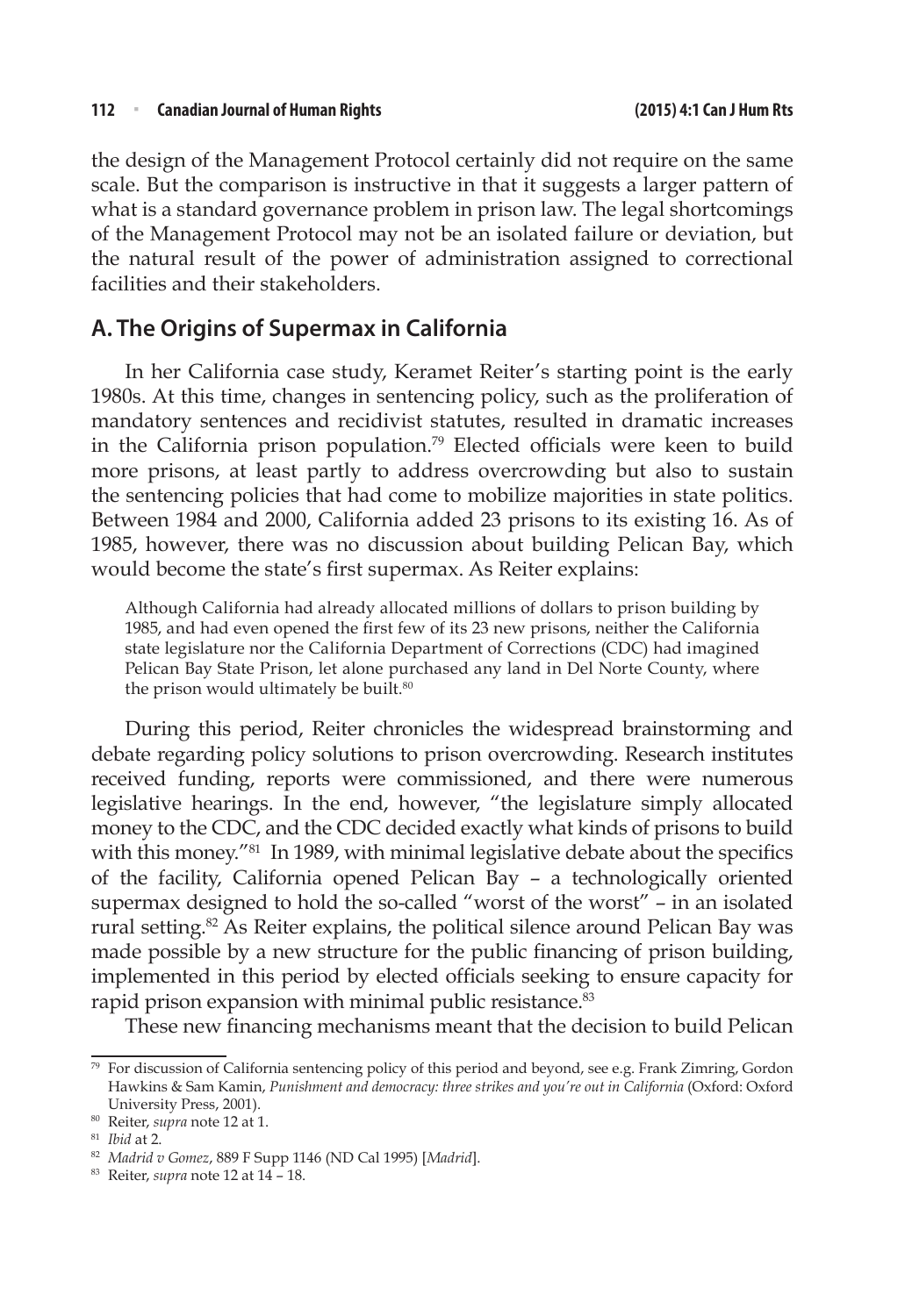Bay was largely "initiated and led by prison administrators and accompanied by very little debate outside the prison system".<sup>84</sup> While a bill was passed indicating that it would be built, the legislative record does not reveal "whether the legislature knew what kind of institution would be built in Del Norte County, let alone how novel the institution would be in the extremity of the isolation it would impose."85 The design and construction of Pelican Bay was left entirely to the correctional authority. The combination of "design discretion and punishment discretion" exerted by correctional administrators allowed the institution to develop "initially out of sight and un-noticed, nestled in the redwoods of a tiny coastal town in the northernmost county in California."86

Years later, a systemic legal challenge was brought regarding conditions at Pelican Bay. In 1995, a California federal district court handed down its opinion in *Madrid v Gomez*, finding multiple and often gruesome violations in the use of force against prisoners, a lack of basic health care, and inadequate due process for placement decisions and reviews.<sup>87</sup> A former federal warden testified at trial, describing the conditions as "virtual total deprivation, including, insofar as possible, deprivation of human contact."<sup>88</sup> The court found multiple violations of Eighth Amendment protections against cruel and unusual punishment, chronicling instances of physical abuse and a profound failure to meet the "serious medical needs" of severely mentally ill prisoners.<sup>89</sup> The court noted that for seriously mentally ill prisoners, placement at Pelican Bay was "the mental equivalent of putting an asthmatic in a place with little air to breathe."90 The court ordered that the seriously mentally ill be removed from the facility, but stopped short of ordering that the facility be closed or declaring that supermax isolation is generally unconstitutional.<sup>91</sup>

## **B. Implications of the California Case**

### *i. Mechanics of Penal Decisions*

<sup>84</sup> *Ibid*.

<sup>85</sup> *Ibid* at 42.

<sup>86</sup> Keramet Reiter, "The Origins of and Need to Control Supermax Prisons" (2013) 5:2 Cal J Pol & Pol'y 146 at 150.

<sup>87</sup> As Reiter documents, California prison lawyer Steve Fama litigated the *Madrid* case and reported that by the time he had even heard about the facility, it was already built and prisoners were already living there. Reiter argues that the genesis of the litigation is further evidence that even legal advocates and rightsminded judges in California were not aware of the unusual conditions at the prison for the first several years of its operation. See Reiter, *supra* note 12 at 44.

<sup>&</sup>lt;sup>89</sup> The legal standard that the court drew upon is that the prison must not be deliberately indifferent to the serious medical needs of prisoners: *Estelle v Gamble*, 429 US 97 (USSC 1976).

<sup>90</sup> *Madrid*, *supra* note 82 at 1265.

<sup>&</sup>lt;sup>91</sup> Serious mental illness was defined by the court in *Madrid* to include "overt paranoia, psychotic breaks with reality, or massive exacerbations of existing mental illness." Despite recognizing legal constraints at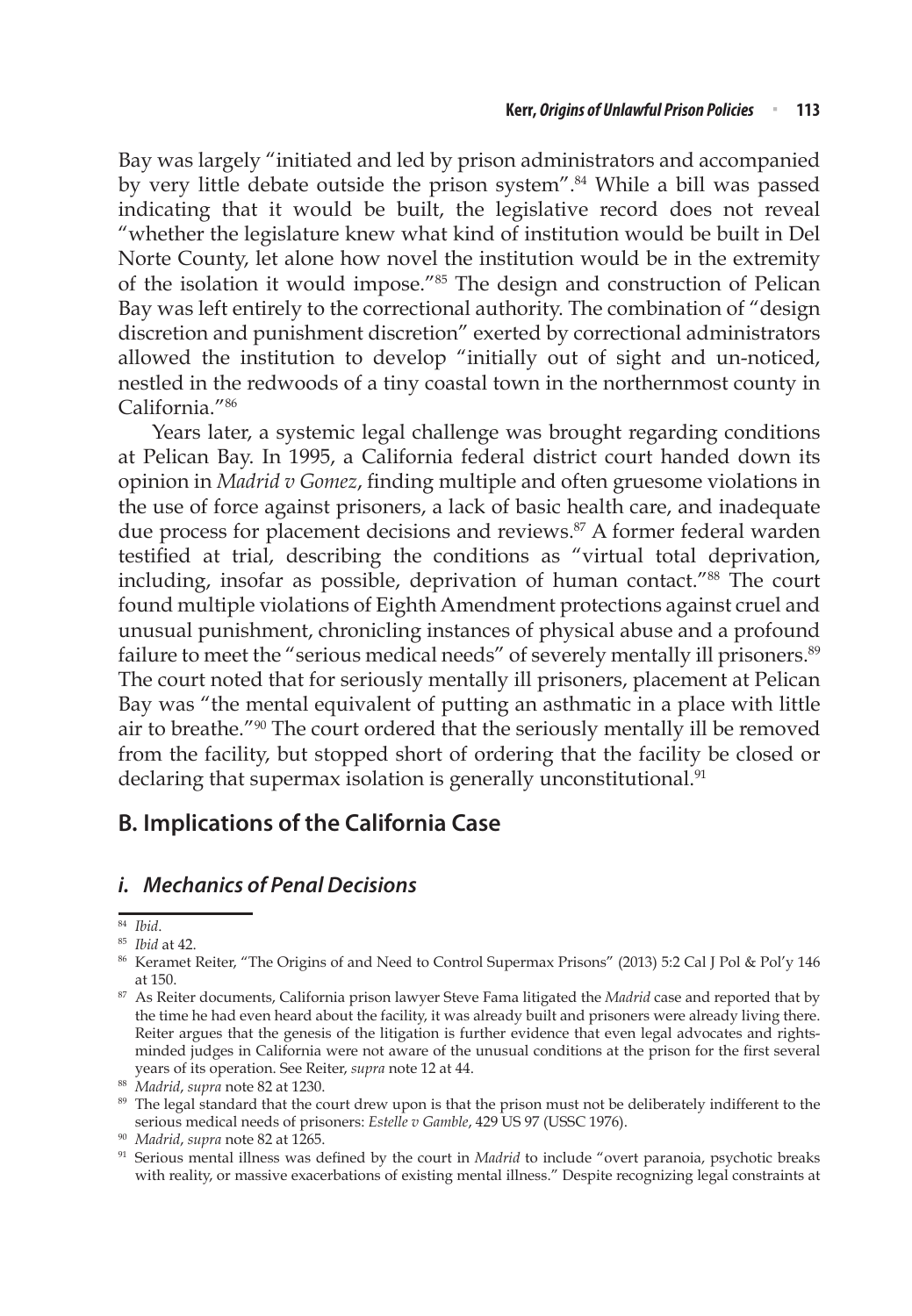#### **114** <sup>n</sup> **Canadian Journal of Human Rights (2015) 4:1 Can J Hum Rts**

Reiter makes two claims that are relevant for analysis of the Canadian case. First, the decision to build Pelican Bay was not the result of an explicit, public, policy agenda. Even in closed-door legislative committee meetings, the prison building and design decisions that were essential to actually creating Pelican Bay were hardly even mentioned, let alone debated, and were not subject to public scrutiny, official costing, legal analysis, or approval. Throughout the 1980s, "California legislators gradually ceded planning and operational authority to California Department of Corrections administrators."<sup>92</sup> Apart from a general budget allocation, Reiter demonstrates that the state legislature in California had little to do with the decision to add a supermax facility, with its extreme mechanisms for prisoner isolation, to the state prison system.

It follows that the decision to bring supermax confinement to California was not a straightforward matter of tough-on-crime politics. Reiter uses this empirical insight to point out that socio-legal accounts of penality have under-emphasized this hidden dimension of penal decision-making. As she notes, American scholars have attempted to explain increases in the severity of punishment in the late  $20<sup>th</sup>$  century with various accounts, including "a historical identity as a convict nation, neo-liberal economic policies, a pervasive culture of politicized fear, and federal and state government dependence on anti-crime policies to establish legitimacy."<sup>93</sup> While these explanations provide good macro-level accounts of the dynamics that caused and sustained rapid growth in the prison system, along with the use of harsh penal methods in many states, they shed less light on decisions that "did not happen in the public sphere".<sup>94</sup>

The California supermax case may not be the story across the board. Elsewhere, politicians campaigned on a promise to build a supermax for their respective states.<sup>95</sup> In one case, wardens in Wisconsin wanted to add 25 segregation cells to the four major adult male institutions in order to deal with the most "dangerous and recalcitrant inmates".<sup>96</sup> Instead of granting

the margins, which were regularly violated at Pelican Bay, the court ultimately condoned a practice that it found "may well hover on the edge of what is humanly tolerable for those with normal resilience." *Madrid*, *supra* note 82 at 1146.

<sup>92</sup> Reiter, *supra* note 12 at 4.

<sup>93</sup> *Ibid* at 3, citing Marie Gottschalk, *The Prison and the Gallows: The Politics of Mass Incarceration in America* (Cambridge: Cambridge University Press, 2006); Loïc Wacquant, *Urban Outcasts: A Comparative Sociology of Advanced Marginality* (Malden, MA: Polity Press, 2008); David Garland, *The Culture of Control: Crime and Social Order in Contemporary Society* (Chicago: University of Chicago Press, 2001); Jonathan Simon, *Governing Through Crime: How the War on Crime Transformed American Democracy and Created a Culture of Fear* (New York: Oxford University Press, 2007).

<sup>&</sup>lt;sup>94</sup> Reiter, *supra* note 12 at 3. For a more general account of this scholarly field, and the articulation of new research approaches that could complement the American tendency toward historical and cultural accounts, see David Garland, "Penality and the Penal State" (2013) 51:3 Criminology 475.

<sup>95</sup> US, Deptartment of Justice, National Institute of Corrections, Chase Riveland, *Supermax Prisons: Overview and General Considerations* (1999) at 5. 96 *Jones 'El v Berge*, 164 F Supp 2d 1096 at 1102 [*'El v Berge*].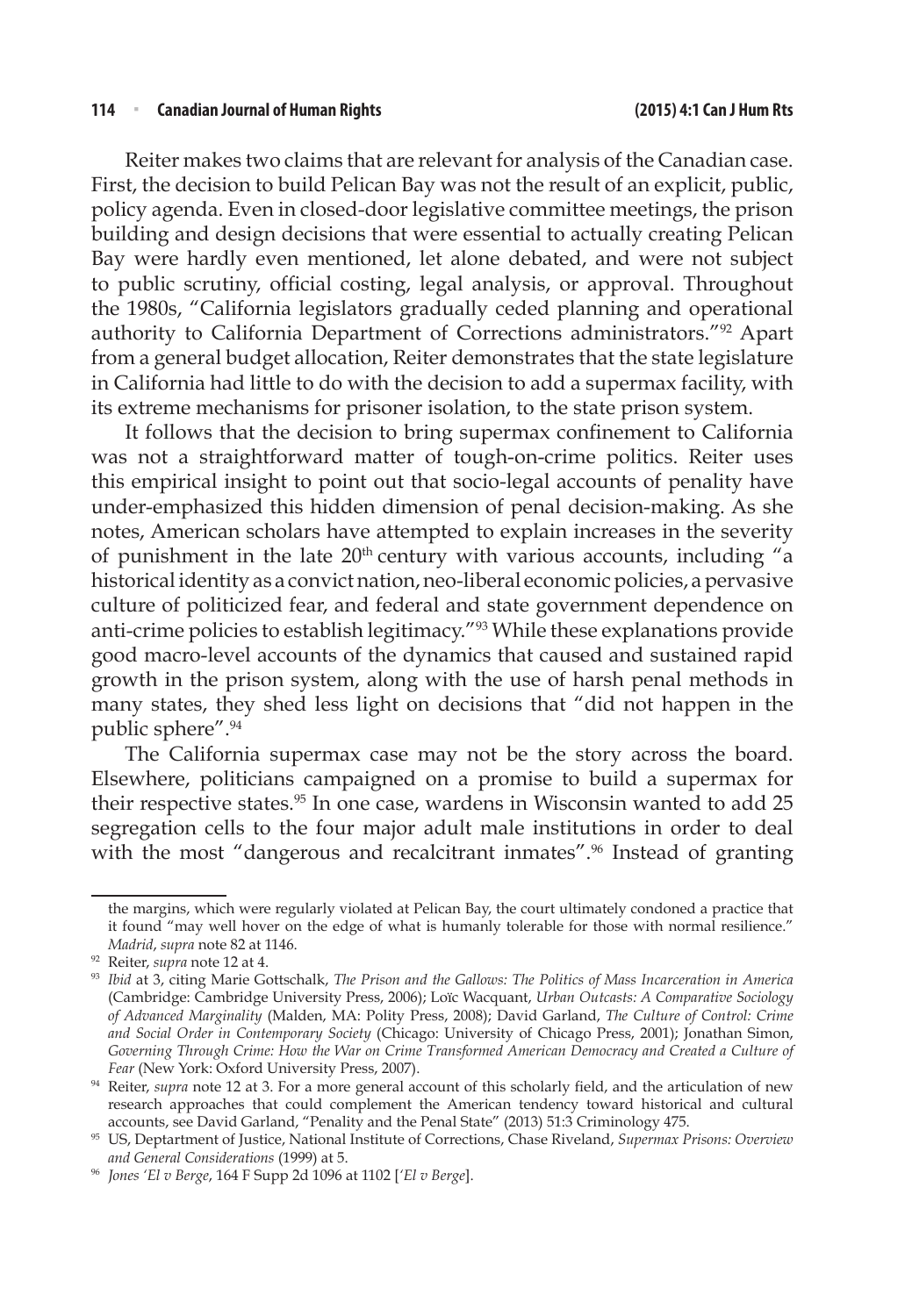this request for a modest extension of existing facilities, the governor and legislature chose to build a 500-bed supermax, presumably for political gain.<sup>97</sup> Notwithstanding this variation across states, it remains notable that in California the supermax prison was not an institution for which the public clamoured. Indeed, the public was unaware of the program, and it cannot be explained – nor justified – with resort to populist theories. This was a program developed and implemented by prison bureaucrats.

Similarly, the Management Protocol was a program developed without public knowledge or support. It was developed by officials – likely under pressure emanating from the Canadian Union of Correctional Officers for prison officer power to segregate troublesome inmates. It follows that, as Canadian scholars begin to grapple with an apparent shift in the politics of state punishment in recent years, it may be that theories based on popular sentiment or explicit political punitiveness will not reveal the entire picture.<sup>98</sup> Scholars must attend to the dynamics of bureaucratic penal powers, developed and exercised in a hidden administrative realm, on a largely silenced population.

### *ii. Few Legal Checks*

Second, the California case shows how correctional experts and bureaucrats play key roles in the development of penal policy. And, naturally enough, officials who are embedded within the prison system have little legal training and rarely share the concerns or focus of constitutional lawyers or even legislators. Reiter shows that in the process of developing major policies that changed the face of California corrections, few questions were asked about human rights and constitutional standards. She observes:

[C]orrectional experts, at least in California, were intimately engaged with shaping the terms of punishment in California, choosing to place prisoners in conditions condemned by some experts as cruel, in violation of the US Constitution, and as torture, in violation of international legal treaties. In designing and implementing prison conditions at this boundary line between constitutional and unconstitutional punishment, California correctional administrators overstepped the bounds of planning authority, and entered the realm of moral authority, making decisions about punishment, which the constitution generally leaves to policy makers [meaning the state legislature], with oversight from the judiciary.<sup>99</sup>

The ceding of planning and operational authority to the CDC during the 1980s had the following outcome in terms of the lack of legal checks over the features of punishment at Pelican Bay:

…a novel punitive institution (Pelican Bay State Prison) was designed and built without a single, substantive legislative comment on the record about that

<sup>97</sup> Riveland, *supra* note 95.

<sup>98</sup> See the materials cited at *supra* note 5. 99 Reiter, *supra* note 12 at 101.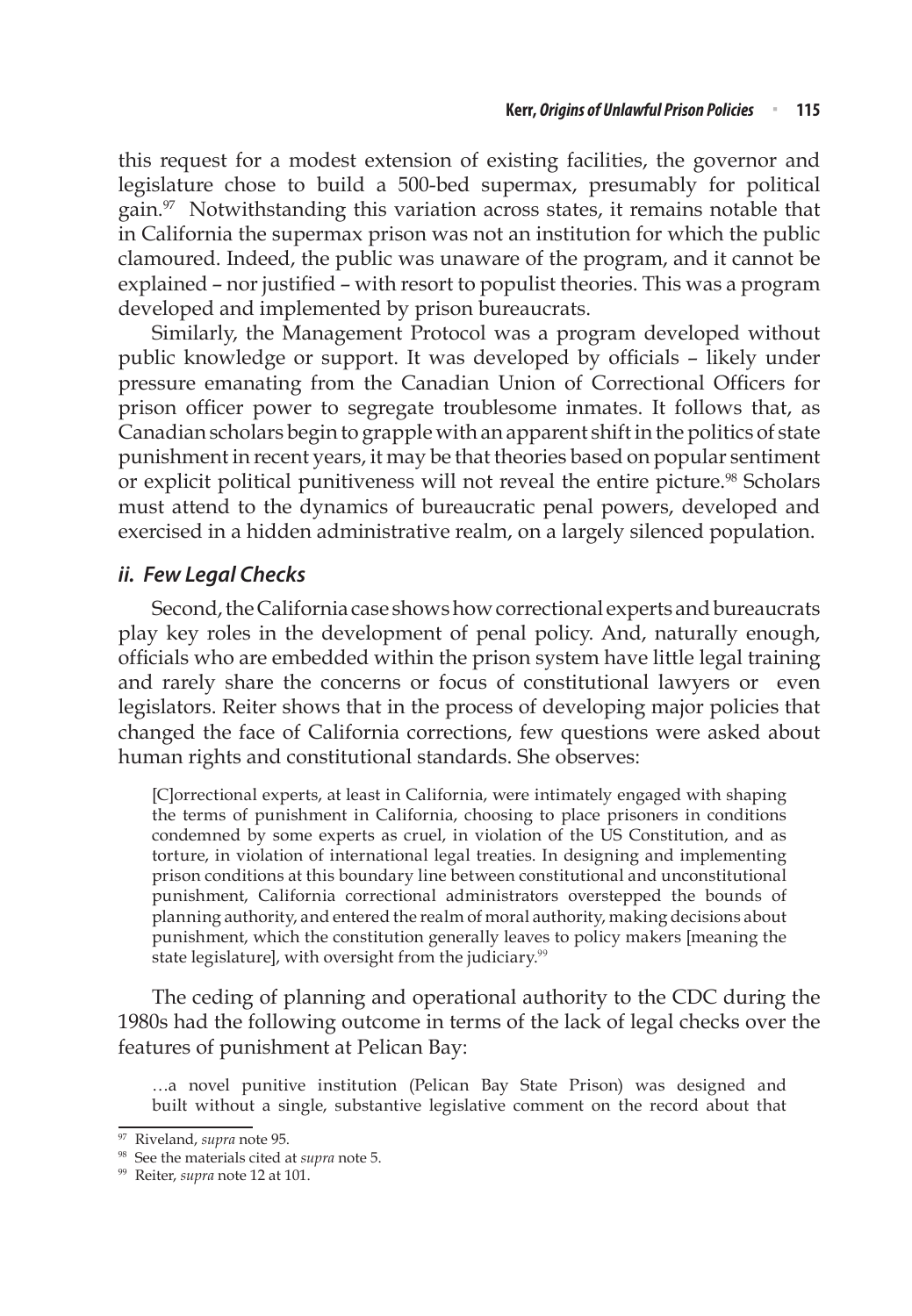#### **116** <sup>n</sup> **Canadian Journal of Human Rights (2015) 4:1 Can J Hum Rts**

institution's unusual purpose or design. The absence of any legislative comment about the specifics of institutional design is important, in particular in the case of prisons, because prison design fundamentally implicates normative policy questions about the purposes of punishment. Certain prison designs, for instance, preclude rehabilitative programming, or institute restrictions on prisoners' rights that rise to the level of constitutional deprivations. As such, these prison designs shape not just the everyday conditions of confinement, but the state's overall punishment policy.<sup>100</sup>

Similarly, the correctional administrators who designed and implemented the novel Management Protocol made decisions about the terms of state punishment at the boundary line between constitutional and unconstitutional punishment. Moreover, in Canada, unlike California, federal legislation already stipulated the rules and principles by which administrative segregation could be used. The California prisons, and indeed most American prisons, are not governed by the central, detailed and comprehensive prison legislation that applies to federal imprisonment in Canada. There may have been reason to expect greater adherence to the formal legislative terms – and the boundaries of constitutionality that the *CCRA* is thought to reflect – in Canada. Yet the problematic aspects of the delegated policymaking power appeared in Canada as well.

Both cases reveal why prison access, external oversight, and adversarial litigation are often critical to the quality of prison governance and the enforceability of formal legal rules and constitutional standards. This becomes particularly true when policies are not derived from public processes of negotiation among elected officials. No elected official turned her mind to the wisdom or necessity of the Management Protocol, but critique from the Correctional Investigator and experienced prison advocates, followed by the filing of litigation, instigated more careful official and public attention to the program. In California, only through litigation were the basic questions about the adequacy of healthcare and the impact of supermax on the mentally ill get asked. When "key decisions" are made in the "bureaucratic sphere", there is a risk of poor legal quality in the outcome.<sup>101</sup> When prison bureaucrats play critical contentious roles in controlling the meaning of state punishment, legal review takes on an especially significant role.

### **V.Conclusion**

Official discretion and the use of the delegated policymaking power are central to contemporary prison management. The policy power is properly used in order to specify workable rules for ever-changing institutional dynamics. It also provides much-needed direction and control for the daily activities

<sup>100</sup> *Ibid* at 87-88.

<sup>101</sup> *Ibid* at 45.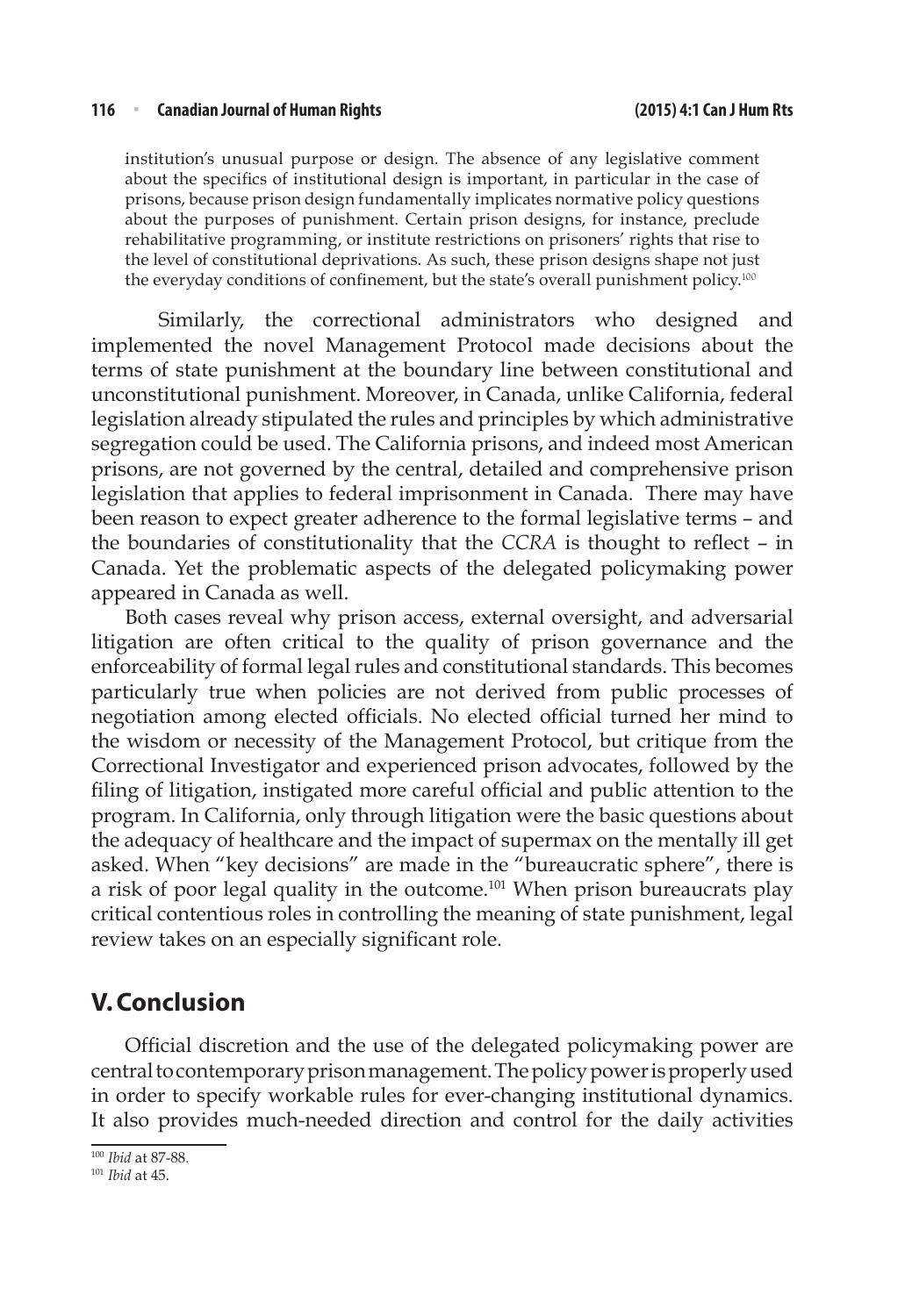and decisions of prison staff, and in this sense can be seen as an evolution from the days of idiosyncratic domination at the hands of individual prison officers. Along with these legitimate functions, this article has emphasized some of the pernicious side-effects of the policymaking function: how it can evade public attention, political debate, and legislative process, and how that evasion can mean that important dimensions of state punishment lack the controls that ordinarily apply to coercive governmental programs. In the case of the Management Protocol, prison administrators, in a quasi-legal mode, designed and implemented a severe penal program with little oversight. CSC allowed stakeholders to be at the table for a consultation, but the concerns that were raised were ultimately not addressed.<sup>102</sup> The Canadian legal order eventually furnished the tools that led to rescission, confirming that outside actors utilizing external levers are essential to the prison law project. A decade of serious rights infringements occurred in the meantime.

There are three more specific implications that follow from the material covered in this article. The first is specific to the context of administrative segregation and the terms of the formal law. For many years, reformers have critiqued the inadequacies of the *CCRA* and advocated for time limits to administrative segregation placements, along with a system of independent oversight and controls.103 The disciplinary segregation regime in Canada functions relatively well with both of these constraints. While perfect control of penal administrative power is unlikely to ever be achieved, both the legislature and the judiciary should recognize that the current legislative arrangement for administrative segregation under the *CCRA* is inadequate. Controls are needed to better constrain decisions made and policies developed in the thorny and reactive context of prison management.

The second implication is about the legitimacy of programs like the Management Protocol from the perspective of democratic preferences. In recent years, there has been a groundswell of public opinion questioning the humanity of programs like the Management Protocol and supermax confinement. A social movement has formed in opposition to long-term penal isolation which has been expressed in United Nations reports, the production of medical evidence, media attention, and filmmaking.<sup>104</sup> It is a critical moment

<sup>&</sup>lt;sup>102</sup> The consultation that occurred between CSC and community stakeholders was likely a reflection of the strength and legitimacy of the role played by both CAEFS and the OCI in women's prisons. Sound objections were lodged, but to no effect. Notably, Kim Pate reports that CSC no longer conducts consultations about policy development. The practice shifted first to "briefings" where stakeholders were simply advised of changes. Currently, however, Pate reports that external parties are no longer adequately or reliably advised of CSC policy development or changes. This makes the critique of the hidden penal policymaking power at the heart of this article even more serious.

<sup>103</sup> Jackson, *supra* note 17; *Arbour Report* and other sources, *supra* note 18.

<sup>104</sup> See e.g. Atul Gawande, "Is Solitary Confinement Torture", *The New Yorker* (30 March 2009), online: <www. newyorker.com/reporting/2009/03/30/090330fa\_fact\_gawande>; see also Erica Goode, "Prisons Rethink Isolation, Saving Money, Lives, Sanity", *The New York Times* (10 March 2012), online: <www.nytimes.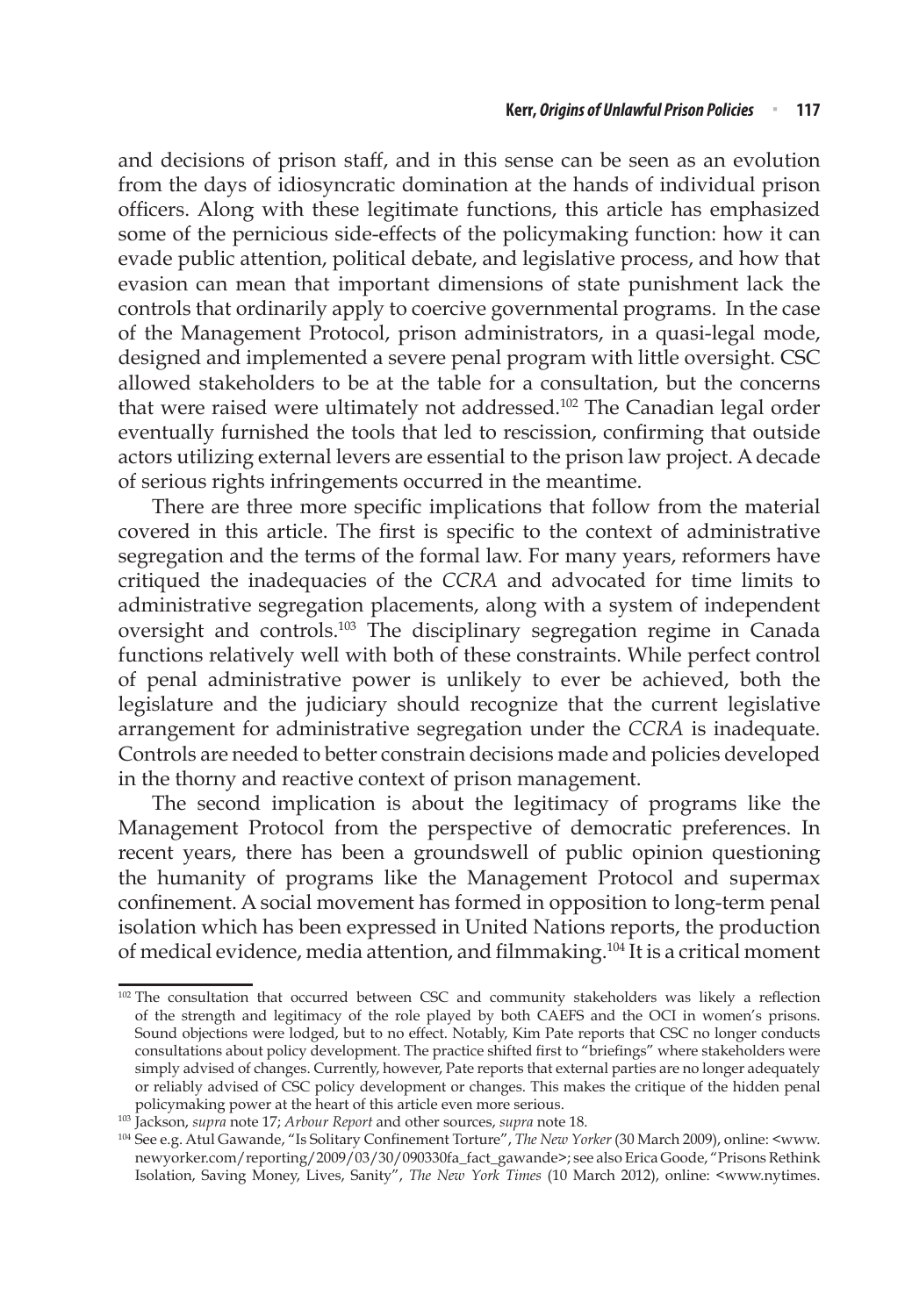to recognize that, in many cases, there may not have been any public demand at the outset. This means that, rather than being underwritten by a popular call for "tough on crime" policies, it may be that the only public expression regarding the practice of placing individuals in single cells for 23 hours a day has been one of humanitarian concern and opposition.

The final implication is that the judiciary should not offer undue deference to practices of isolation or to policies developed in the penal context. As Michael Jackson has suggested, this means that the *Charter*'s cruel and unusual punishment clause should be interpreted so as to ensure that prison conditions and practices are subject to careful scrutiny, given that, "typically such practices and conditions are not specifically prescribed by Parliament but are rather applied through the interpretations of very broadly drafted legislative provisions which are made specific through administrative policy-making."<sup>105</sup> Policies often reflect the preferences of prison administrators and correctional unions, who are unlikely to have the training or inclination towards the proportionality and equality concerns at the heart of modern constitutional law. In sum, the origins of prison policies are relevant to the standard of review that courts ought to apply when reviewing prisoner complaints. There are few reasons to believe that prison policies reflect the reasoned preferences of either the public or elected officials. Standard arguments in favor of deference to legislative preference or administrative expertise ought not apply. <sup>106</sup>

A final thought on the Protocol case is to point out how it affirms that the current challenge for prison governance in Canada extends beyond simply passing a good legislative regime. Unlike many American states, where prisoner rights are articulated in a piecemeal fashion through adversarial litigation, since 1992 Canada has had comprehensive and detailed penal law that largely reflects and mirrors constitutional standards.107 A large part of the current Canadian

com/2012/03/11/us/rethinking-solitary-confinement.html?pagewanted=all&\_r=0>; see also the United Nations Special Rapporteur on Torture, Juan Méndez, News Release, "UN Special Rapporteur on torture calls for the prohibition of solitary confinement" (October 18, 2011), online: UN Human Rights, Office of the High Commissioner for Human Rights <www.ohchr.org/en/NewsEvents/Pages/DisplayNews. aspx?NewsID=11506&>. In recent years, the Arthur Liman Public Interest Program at Yale Law School has focused intently on studying and reforming long-term isolation and supermax confinement across the United States, including through documentary filmmaking. For medical literature, the work of Stuart Grassian and Craig Haney had established a field of research on the effects of isolation that is the core feature of segregation. In 2012 and 2014, the US Senate Judiciary Subcommittee held historic hearings into the fact that the US holds 80,000 prisoners in long-term solitary confinement. In Canada, awareness of the use of solitary confinement or administrative segregation has expanded in recent years through the case of Ashley Smith, whose death in prison after extensive periods in administrative segregation has attracted national attention and investigation.

<sup>105</sup> Michael Jackson, "Cruel and Unusual Treatment or Punishment?" (1982) Charter Edition UBC L Rev 189 at 211.

<sup>106</sup> Giovanna Shay's argument in the US context has relevance for Canada. Shay illustrates how judicial deference is offered to prison administrators without attending to the typically inferior quality of their policymaking function, including an exemption from the protections in state administrative procedure acts. Shay, *supra* note 6 at 339–344.

<sup>&</sup>lt;sup>107</sup> The *CCRA* is considered gold-standard legislation on the world stage. The problem has always been